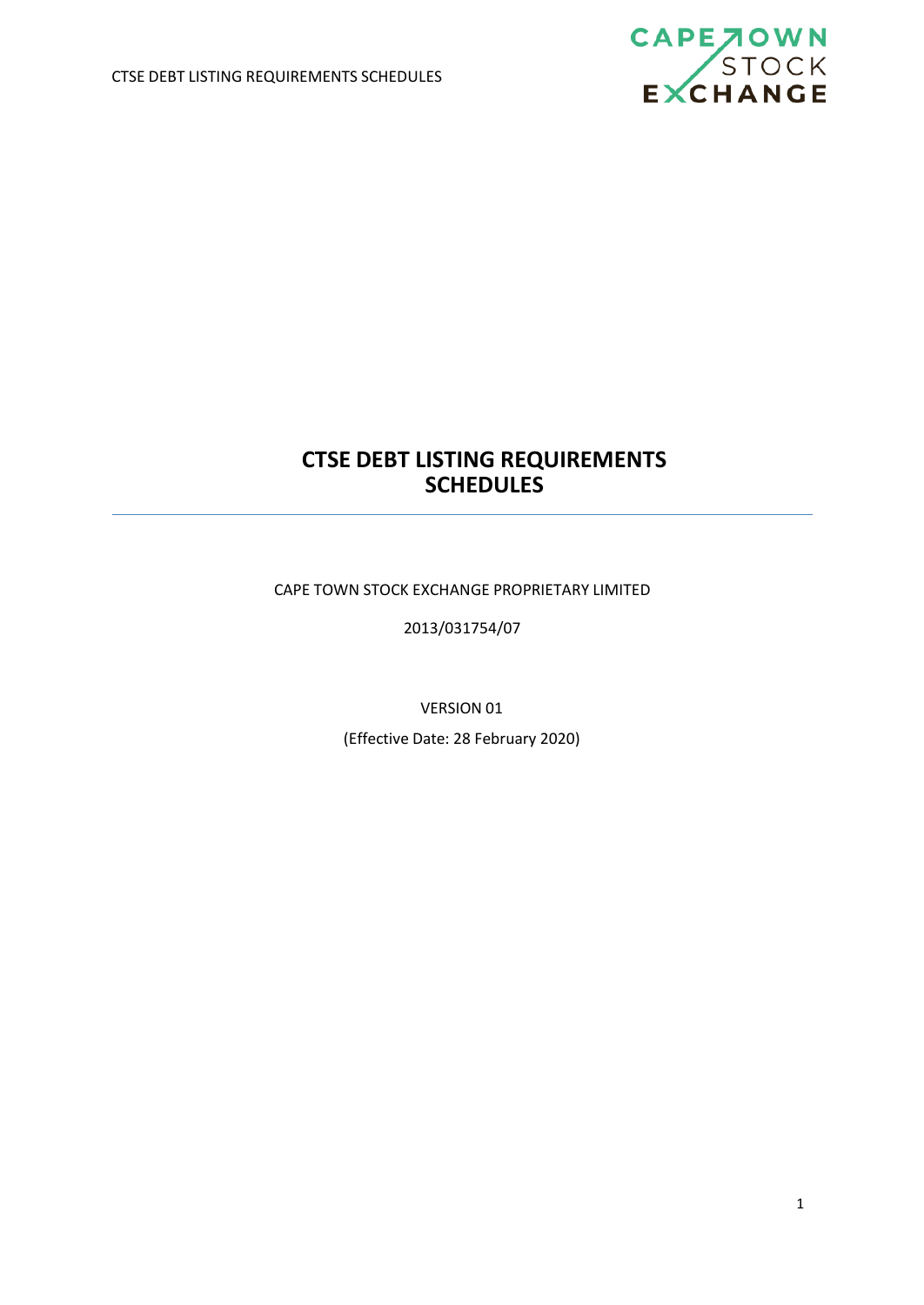

## **SCHEDULES**

- 1. In accordance with Requirements 2.9 to 2.11 of the Debt Listing Requirements:
	- 1.1. Throughout these Schedules, the definitions in the "Definitions and Interpretation" section of the Debt Listing Requirements are applicable to the Schedules, unless otherwise stated or the context requires otherwise.
	- 1.2. CTSE may from time to time issue Schedules relating to the operation and application of these Debt Listing Requirements, the Exchange and the conduct of Issuers, Debt Issuer Agents and Authorised Users.
	- 1.3. CTSE may amend Schedules and publish new Schedule at any time by providing prior noticeto Issuers and Issuer Agents.
	- 1.4. The Schedules do not form part of the Debt Listing Requirements except where a Requirement requires compliance with the Schedule in which case failure to comply with the Schedule is also a breach of that Requirement.
	- 1.5. Issuers are encouraged to consult with CTSE at an early stage to the extent that any doubt may exist / arise with regards to the interpretation and / or application of the provisions ofthese Schedules.
	- 1.6. If there is any conflict or inconsistency between these Schedules and the Debt Listing Requirements, the Debt Listing Requirements will prevail.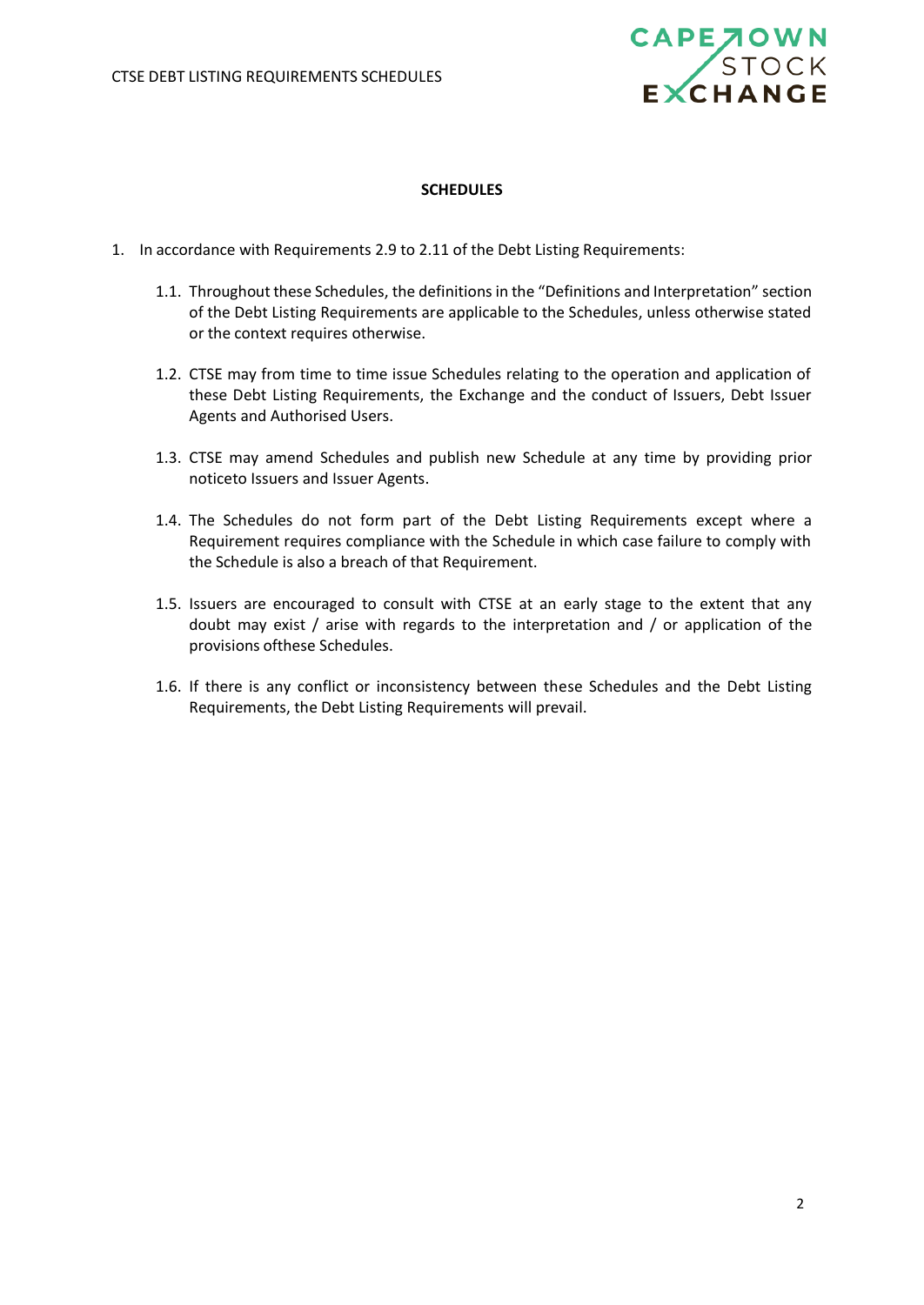

| SCHEDULE 1: APPLICATION FOR ADMISSION OF SECURITIES TO LISTING  4              |  |
|--------------------------------------------------------------------------------|--|
| SCHEDULE 2: ISSUER AGENT'S DECLARATION IN RESPECT OF AN APPLICATION FOR AN     |  |
| SCHEDULE 3: APPLICATION BY DEBT ISSUER AGENT / DESIGNATED PERSON 10            |  |
|                                                                                |  |
|                                                                                |  |
| SCHEDULE 6: DECLARATION AND UNDERTAKING WITH REGARD TO DIRECTORS AND DIRECTORS |  |
|                                                                                |  |
|                                                                                |  |
| SCHEDULE 9: REPORTING ACCOUNTANT / AUDITOR'S UNDERTAKING  26                   |  |
|                                                                                |  |
|                                                                                |  |
|                                                                                |  |
|                                                                                |  |
|                                                                                |  |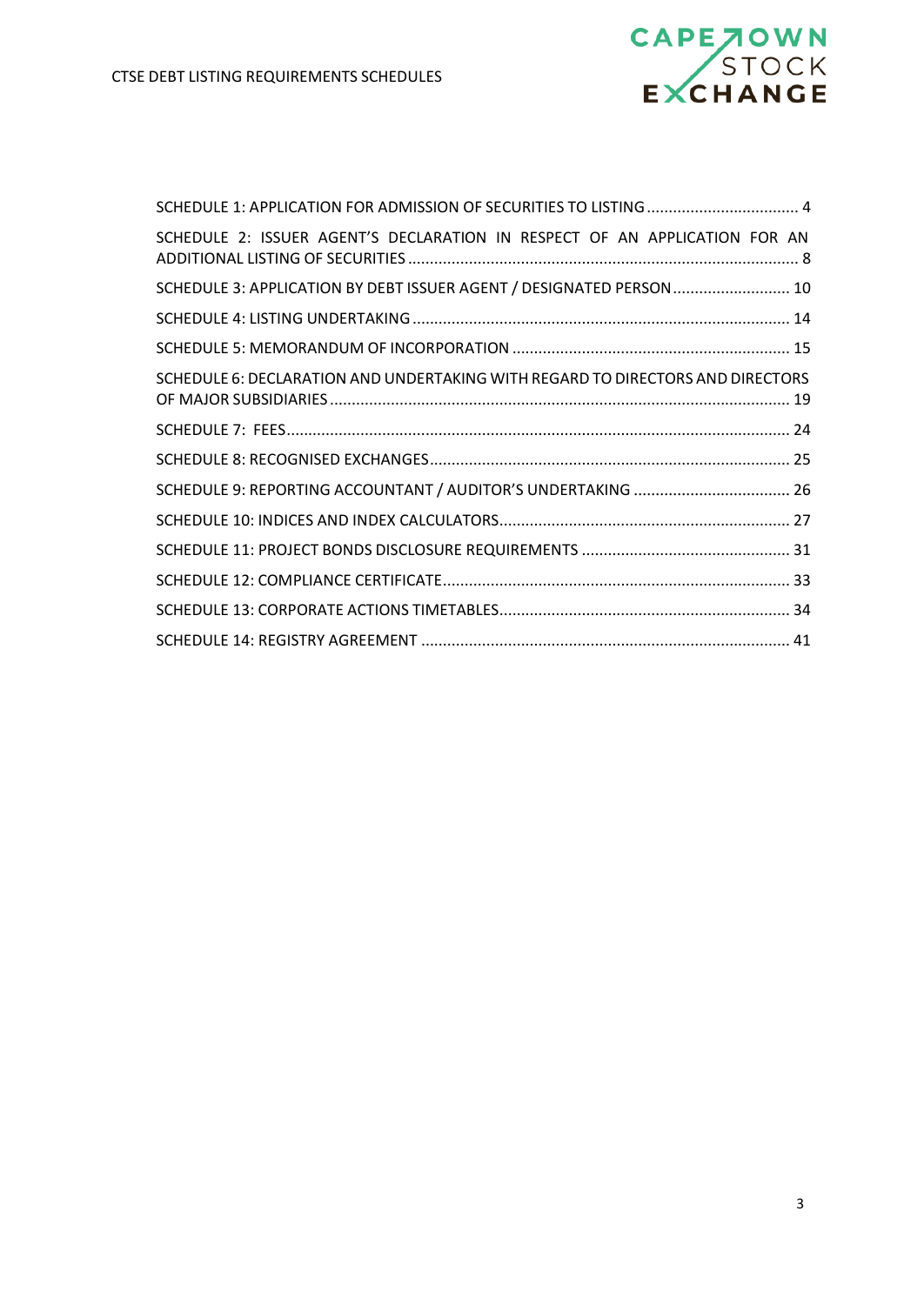

## <span id="page-3-0"></span>**SCHEDULE 1: APPLICATION FOR ADMISSION OF SECURITIES TO LISTING**

*(Debt Listing Requirements references: 8.7; 8.10.11; 8.11.1; 8.11.6; 9.13)*

This application for admission of Securities to Listing should be adapted to the circumstances of the application and placed on the Applicant Issuer's letterhead.

## *[ON THE APPLICANT ISSUER'S LETTERHEAD]*

To: Issuer Regulation Division Cape Town Stock Exchange Pty Ltd Hill on Empire, 4th Floor, Building A 16 Empire Road, Parktown 2193 South Africa

[INSERT DATE]

..................................................................................................................................................................

[insert name of Applicant Issuer] ("**the Applicant Issuer**") hereby applies for the Securities detailed below to be admitted to the Official List subject to the Debt Listing Requirements.

## **Details of Applicant Issuer and Securities:**

1. **Applicant Issuer:** Preferred CTSE Code - 3 characters for non-Restricted Securities, and 4 charactersfor Restricted Securities (subject to CTSE confirming availability)

………………………………………………………………………………………………………………………………………………………

**Applicant Issuer:** Preferred Security short name - a maximum of 9 characters (subject to CTSE confirming availability)

………………………………………………………………………………………………………………………………………………………

**2. ISIN**

………………………………………………………………………………………………………………………………………………………

**3. Restricted Securities – Yes / No?**

………………………………………………………………………………………………………………………………………………………

………………………………………………………………………………………………………………………………………………………

**If** yes, provide details of such intended restrictions: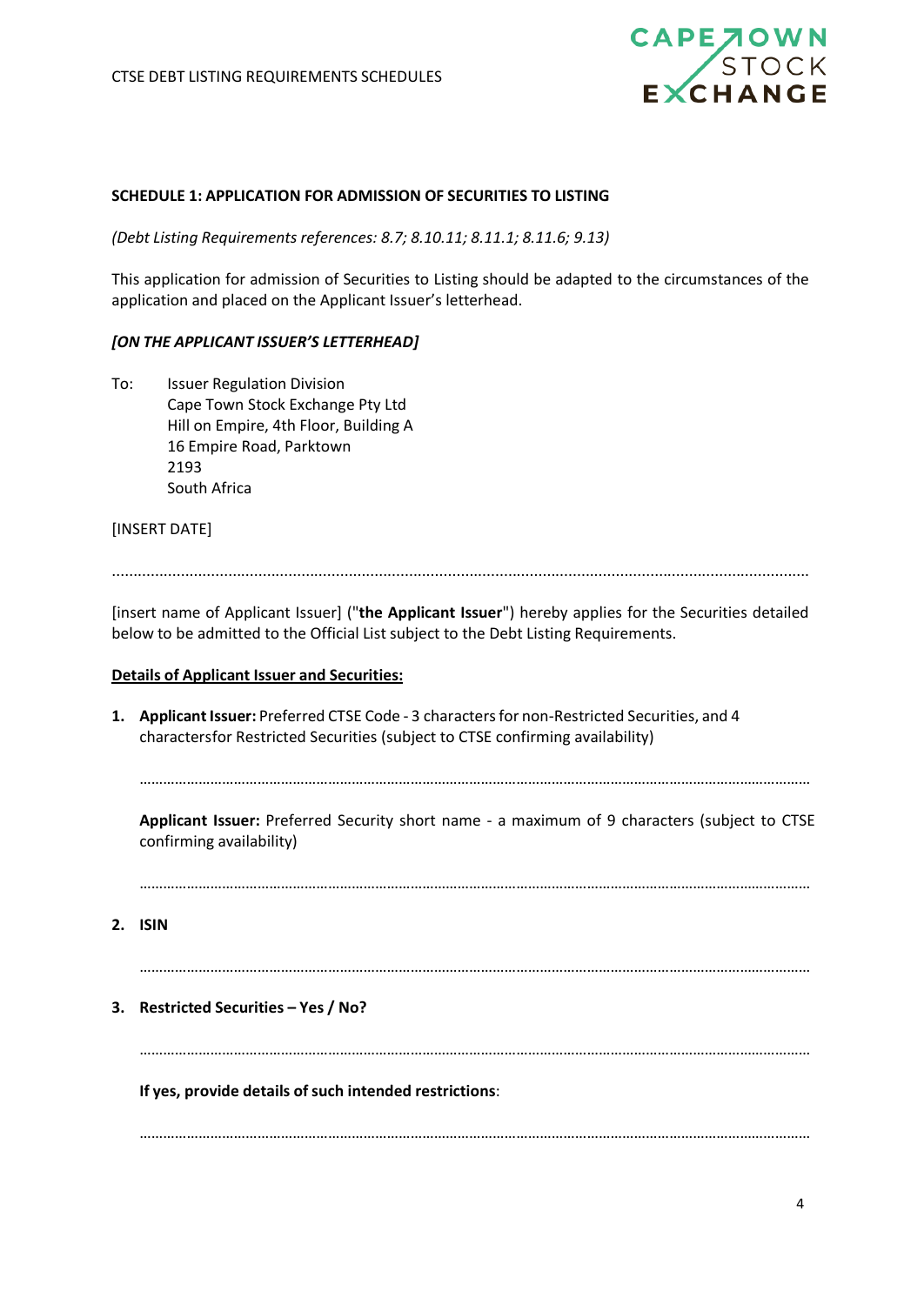**applicable**:



|    | Securities that are the subject of this application:                                                                                                                                                                                                         |
|----|--------------------------------------------------------------------------------------------------------------------------------------------------------------------------------------------------------------------------------------------------------------|
|    | 4. The number and class of Securities to be listed                                                                                                                                                                                                           |
|    | 5. Allotment / Issue Date                                                                                                                                                                                                                                    |
| 6. | <b>Listing Date</b>                                                                                                                                                                                                                                          |
|    | 7. The authorised capital of each class of Securities (the number of Securities and the nominal<br>value and total value or the total value of the stated capital) for which application to list is being<br>made:                                           |
| 8. | The issued capital of each class of Securities for which application to list is being made (including<br>the number of Securities held in treasury) and the issued capital after the issue of any Securities<br>for which application to list is being made: |
|    | 9. The issue price of the Securities (to the extent applicable)                                                                                                                                                                                              |
|    | 10. Provide details of the reason for the application arising                                                                                                                                                                                                |
|    | 11. Was or will the Securities be the subject of an application for Listing on another Recognised<br>Exchange(s) either within the previous 6 months, now or in the near future $-$ Yes / No?                                                                |
|    | If yes, state details of such Listing including the date of Listing on the Recognised Exchange(s)<br>and the issue price:                                                                                                                                    |
|    | 12. The following supporting documentation must accompany the application, to the extent                                                                                                                                                                     |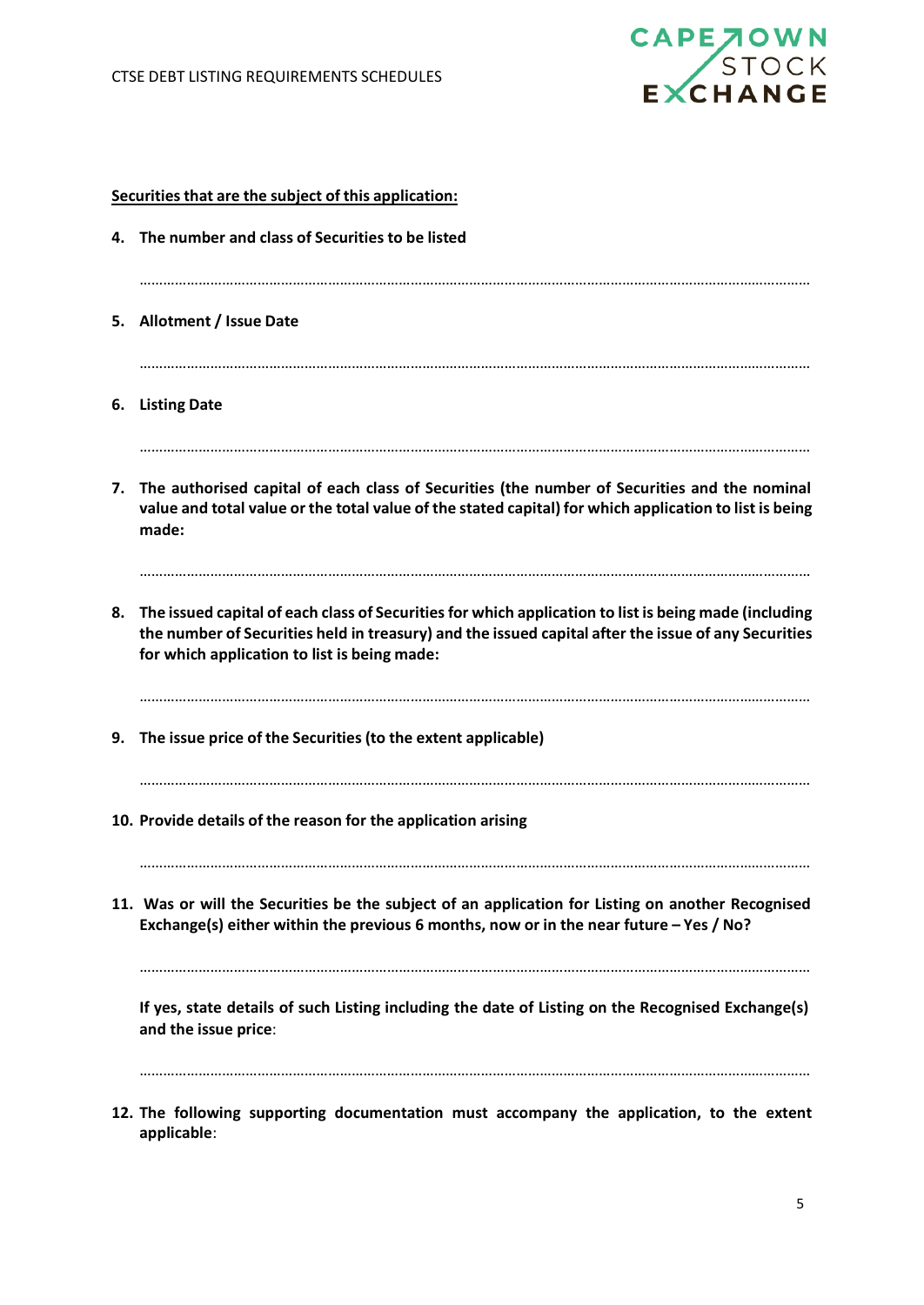

- (a) A Board resolution (or the equivalent thereof) authorising the application for the Listing, which must include:
	- i. the number of Securities for which application is made;
	- ii. the issue price at which the Securities will be issued;
	- iii. the parties to whom the Securities will be issued;
	- iv. an anticipated Listing date;
- (b) Shareholder / Security holder resolution, if applicable.

In the event of an extract of resolutions being provided per paragraph (a) and / or (b) above, such extract must be certified by the Company Secretary of the Applicant Issuer confirming that it is a true copy of the resolutions originally approved.

## **13. Declaration and confirmations**

We acknowledge our obligations under the Debt Listing Requirements. Accordingly we declare / confirm with respect to this listing application that:

- (a) all the relevant conditions for Listing in the Debt Listing Requirements which are required to be fulfilled prior to application being submitted have been fulfilled;
- (b) where applicable, all information required to be included in the Placing Document have been included therein, or, if the final version has not yet been submitted (or approved), will be included therein before it is submitted;
- (c) all the supporting documents and information required to be included in the application have been or will be supplied in accordance with the Debt Listing Requirements and all other requirements of CTSE in respect of the application have been or will be complied with;
- (d) there are no other facts bearing on the Applicant Issuer's application for Listing and permission to deal in such Securities which, in our opinion, should be disclosed to CTSE; and
- (e) the Listing fee, which fees are available per Schedule 7, will be paid upon receipt of the CTSE invoice being issued.

## **14. Undertaking with regard to a new Listing**

We hereby undertake to:

- (a) comply with the Debt Listing Requirements in all respects; and
- (b) keep the login details to the CTSE portal secure and only provide these to parties authorised toaccess the CTSE portal on behalf of the Applicant Issuer.

Signed

………………………………………………………………………………………………………………………………………….…………………

[Name of signatory] in his / her capacity as Director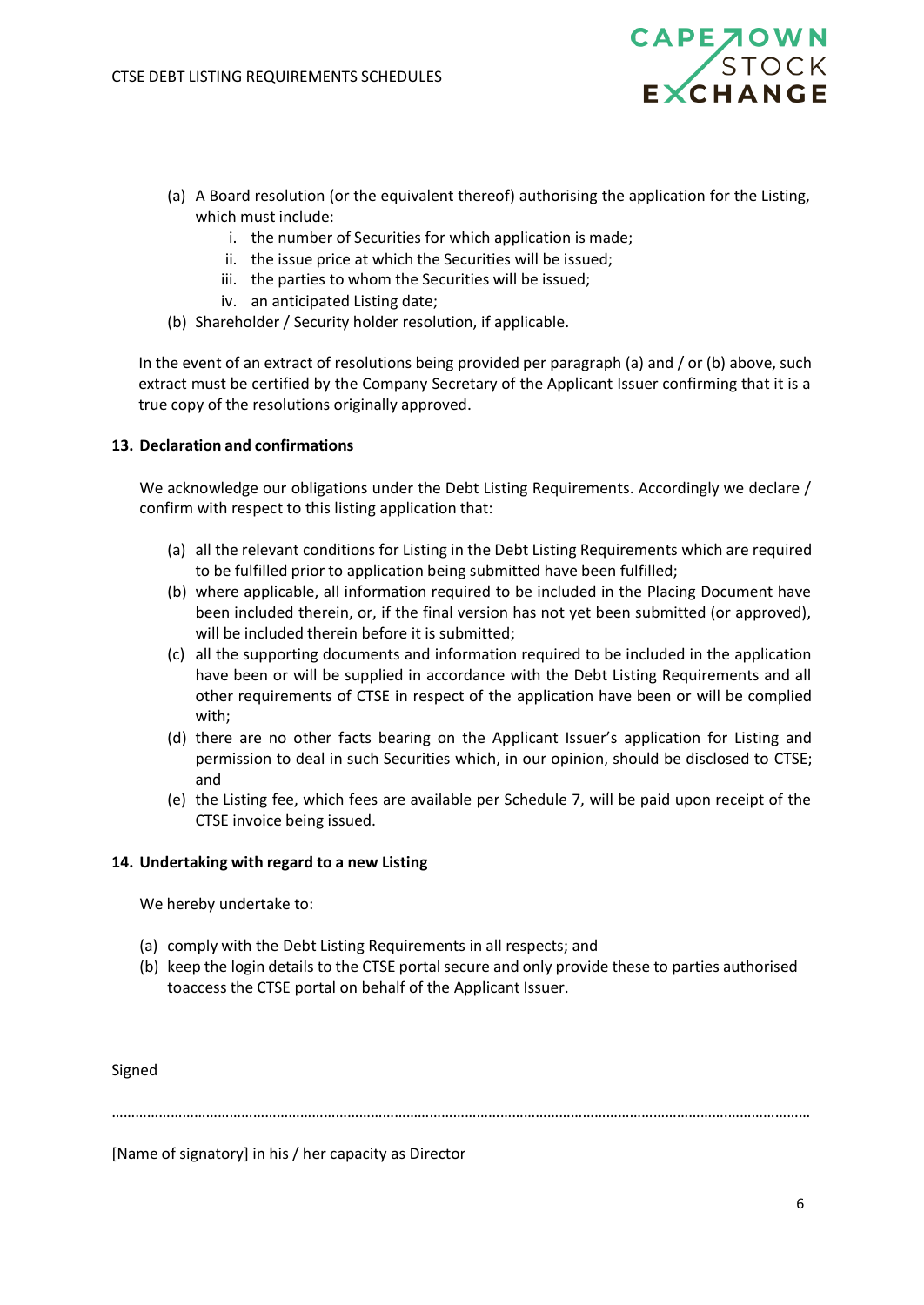

# for and on behalf of the Board of Directors of [Applicant Issuer's name to be inserted]

| <b>Telephone Number</b>                                        |
|----------------------------------------------------------------|
|                                                                |
| Email                                                          |
|                                                                |
| Signed                                                         |
| [Name of signatory] in his / her canacity as Company Secretary |

[Name of signatory] in his / her capacity as Company Secretary for and on behalf of [Applicant Issuer's name to be inserted]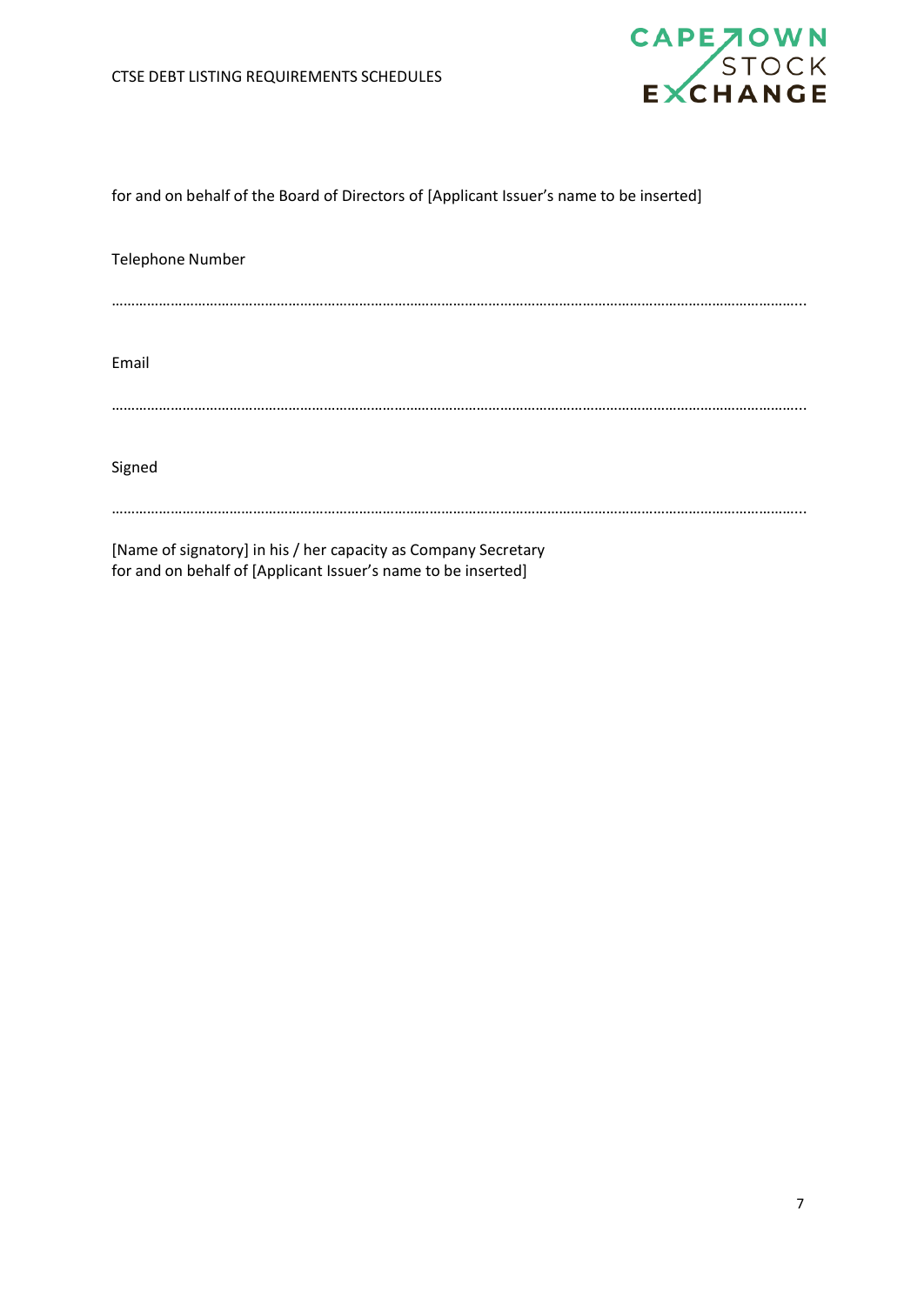

# <span id="page-7-0"></span>**SCHEDULE 2: ISSUER AGENT'S DECLARATION IN RESPECT OF AN APPLICATION FOR AN ADDITIONAL LISTING OF SECURITIES**

*(Debt Listing Requirements references: 8.11.3)*

# *[ON DEBT ISSUER AGENT'S OR APPLICANT ISSUER'S LETTERHEAD]*

To: Issuer Regulation Division Cape Town Stock Exchange (Pty) Ltd Hill on Empire, 4th Floor, Building A 16 Empire Road, Parktown 2193 South Africa

[INSERT DATE]

The undersigned requests that CTSE list

(number) Securities

at an issue / listing price of

.......……………………………………………………………………………………………………………………………………….…………….

in respect of

(name of Issuer)

to be admitted to the Official List on……………………………………………………………………………………………………. (listing date)

......………………………………………………………………………………………………………………………………………………………

…………………………………………………………………………………………………………………………………………………………...

Type of issue for which the application is being made:

…………………………………………………………………………………………………………………………………………………………...

I,

..................................................................................................................................................................

the [Debt Issuer Agent / Designated Person] of the above Applicant Issuer confirm to the best of my knowledge and belief, having made due and careful enquiry of the Applicant Issuer and its advisers, that:

- (a) all the documents required by the Debt Listing Requirements to be included in the application for Listing have been supplied to CTSE;
- (b) all the conditions for Listing and other requirements of the Debt Listing Requirements have been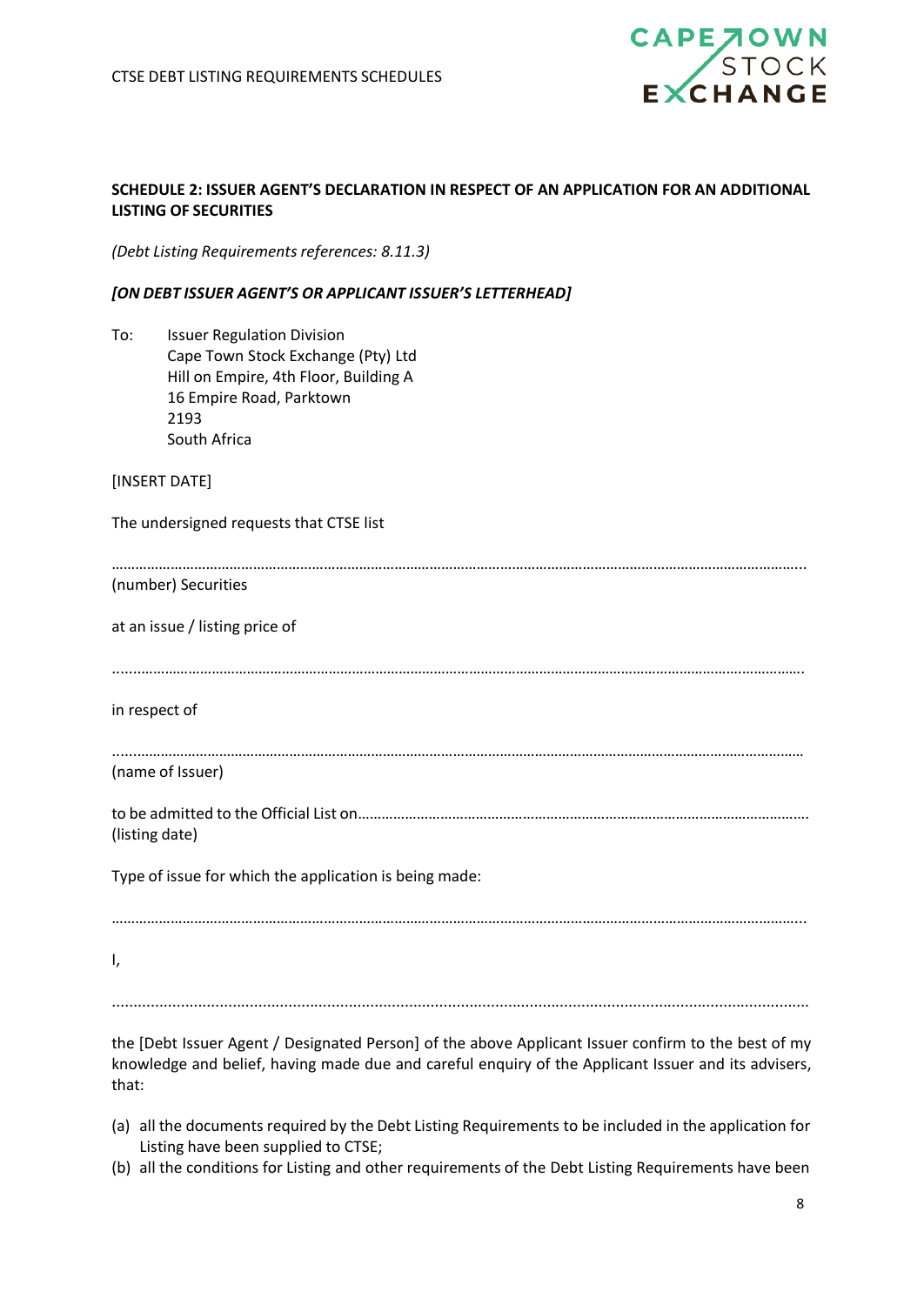

complied with;

- (c) there are no matters other than those disclosed in the Placing Documents or Pricing Supplement or otherwise in writing to CTSE which should be taken into account by CTSE and the Issuer Regulation Committee in considering the suitability for Listing of the Securities for which application is being made; and
- (d) with regard to a new listing, the Directors of the Applicant Issuer appreciate and understand the nature of their responsibilities set out in the Debt Listing Requirements.

Should any further Material information come to my notice before the approval of the Listing, I will immediately inform CTSE.

With regard to a new Listing, I hereby undertake to comply with all duties and responsibilities in terms of the Debt Listing Requirements with regard to the Applicant Issuer.

I hereby acknowledge that if CTSE finds that I have breached my responsibilities under the Debt Listing Requirements or this declaration, then CTSE may censure me or prevent me from acting as an [Debt Issuer Agent / Designated Person] by suspending me or removing me from the register of approved Debt Issuer Agents or Designated Persons and that CTSE may publicise the fact that it has done so andthe reasons for its actions.

Signed …………………………………………………………………………………………………………………………………………………………... [Name of signatory] In his/her capacity as [Debt Issuer Agent / Designated Person] of [insert Applicant Issuer name] Telephone Number …………………………………………………………………………………………………………………………………………………………... Email

…………………………………………………………………………………………………………………………………………………………...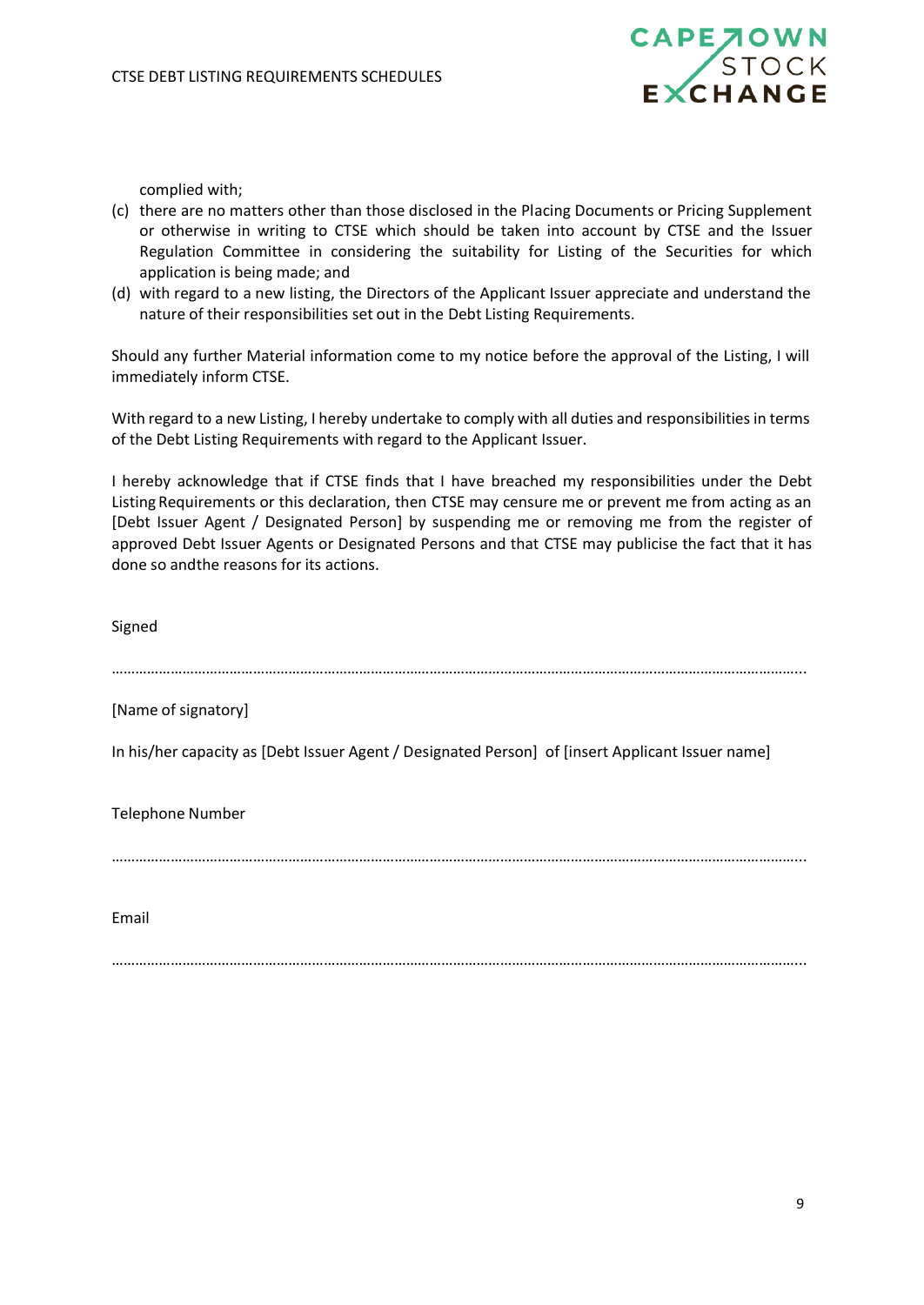

## <span id="page-9-0"></span>**SCHEDULE 3: APPLICATION BY DEBT ISSUER AGENT / DESIGNATED PERSON**

*(Debt Listing Requirements references: 4.5.2)*

## *[ON THE DEBT ISSUER AGENT'S OR APPLICANT ISSUER'S LETTERHEAD]*

To: Issuer Regulation Division Cape Town Stock Exchange Pty Ltd Hill on Empire, 4th Floor, Building A 16 Empire Road, Parktown 2193 South Africa

[INSERT DATE]

## **Personal details**

Full name of the external Debt Issuer Agent, or the Applicant Issuer (in the case of the Designated Person), including the nature of the legal entity, its registration number and VAT number (as applicable):

| Full name and surname:                                                           |
|----------------------------------------------------------------------------------|
| Any former surname:                                                              |
| Identity / passport number (please attached a copy):                             |
| Physical address (please attach proof of residence not older than three months): |
| <b>Business address:</b>                                                         |
| Postal address:                                                                  |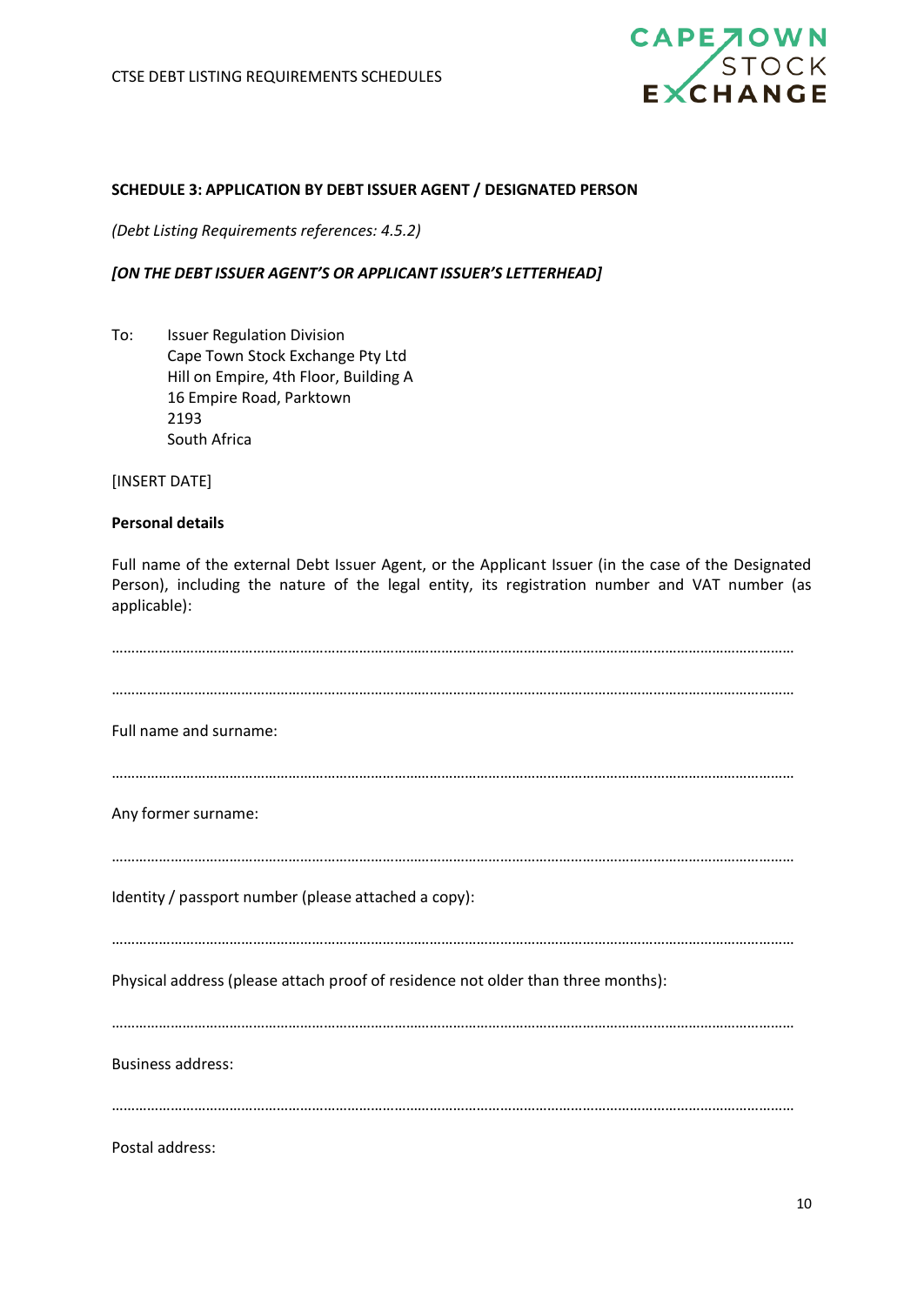

| Telephone number (business):                                                                                                                                                                                                                                 |
|--------------------------------------------------------------------------------------------------------------------------------------------------------------------------------------------------------------------------------------------------------------|
|                                                                                                                                                                                                                                                              |
| Mobile number:                                                                                                                                                                                                                                               |
| E-mail address:                                                                                                                                                                                                                                              |
| <b>Qualifications and experience</b>                                                                                                                                                                                                                         |
| Provide details of your qualifications and relevant experience, or attached a detailed Curriculum Vitae.                                                                                                                                                     |
| Qualifications (please attach copies):                                                                                                                                                                                                                       |
|                                                                                                                                                                                                                                                              |
|                                                                                                                                                                                                                                                              |
|                                                                                                                                                                                                                                                              |
| Experience:                                                                                                                                                                                                                                                  |
|                                                                                                                                                                                                                                                              |
|                                                                                                                                                                                                                                                              |
| Please attach a letter from the relevant professional body confirming your qualification/s and<br>confirmation that you are in good standing with the professional body, which letter should not be<br>older than one month from the date of this statement. |
| Have you ever been disqualified by a court from acting as a Director, or from acting in the management<br>or conduct of the affairs of any company? If so, give full particulars.                                                                            |
|                                                                                                                                                                                                                                                              |
|                                                                                                                                                                                                                                                              |
|                                                                                                                                                                                                                                                              |
| Integrity                                                                                                                                                                                                                                                    |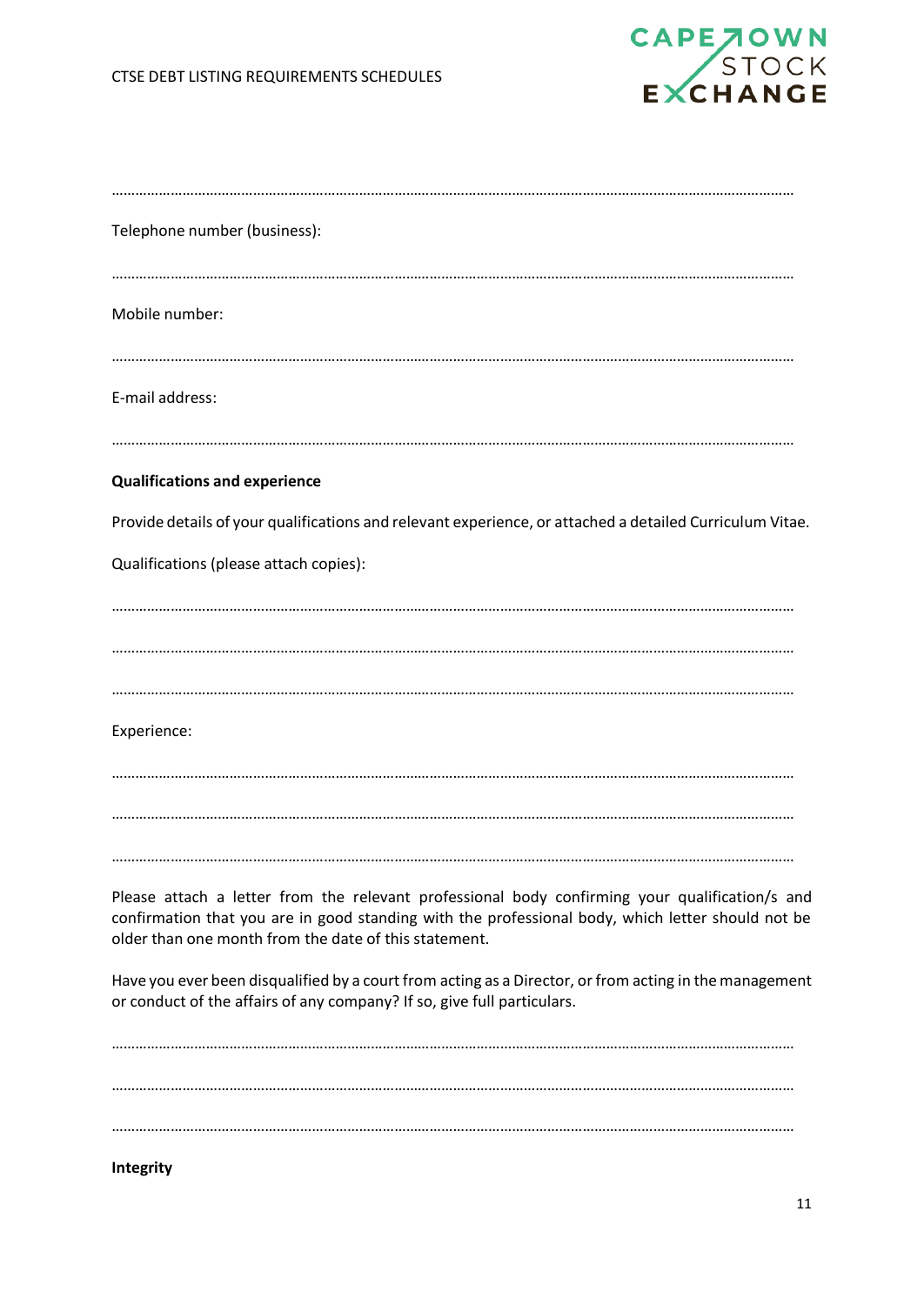

Have you ever been convicted of any offence in South Africa or elsewhere resulting from dishonesty, fraud, theft, forgery, perjury, misrepresentation or embezzlement? If yes, provide details.

………………………………………………………………………………………………………………………………………………………… …………………………………………………………………………………………………………………………………………………………

…………………………………………………………………………………………………………………………………………………………

Have you ever been censured or fined by a self-regulatory organisation, or recognised professional body? If yes, provide details.

…………………………………………………………………………………………………………………………………………………………

…………………………………………………………………………………………………………………………………………………………

…………………………………………………………………………………………………………………………………………………………

Have you ever been adjudged bankrupt or sequestrated (whether provisionally or finally) in any jurisdiction? If yes, provide details.

………………………………………………………………………………………………………………………………………………………… …………………………………………………………………………………………………………………………………………………………

…………………………………………………………………………………………………………………………………………………………

Have you at any time been a party to a scheme of arrangement or made any other form of compromise with your creditors? If yes, provide details.

………………………………………………………………………………………………………………………………………………………… …………………………………………………………………………………………………………………………………………………………

…………………………………………………………………………………………………………………………………………………………

Have you ever been found guilty in disciplinary proceedings, by an employer or regulatory body, due to dishonest activities? If yes, provide details.

. The contract of the contract of the contract of the contract of the contract of the contract of the contract of the contract of the contract of the contract of the contract of the contract of the contract of the contrac ………………………………………………………………………………………………………………………………………………………… …………………………………………………………………………………………………………………………………………………………

Have you ever been barred from entry into any profession or occupation? If yes, provide details.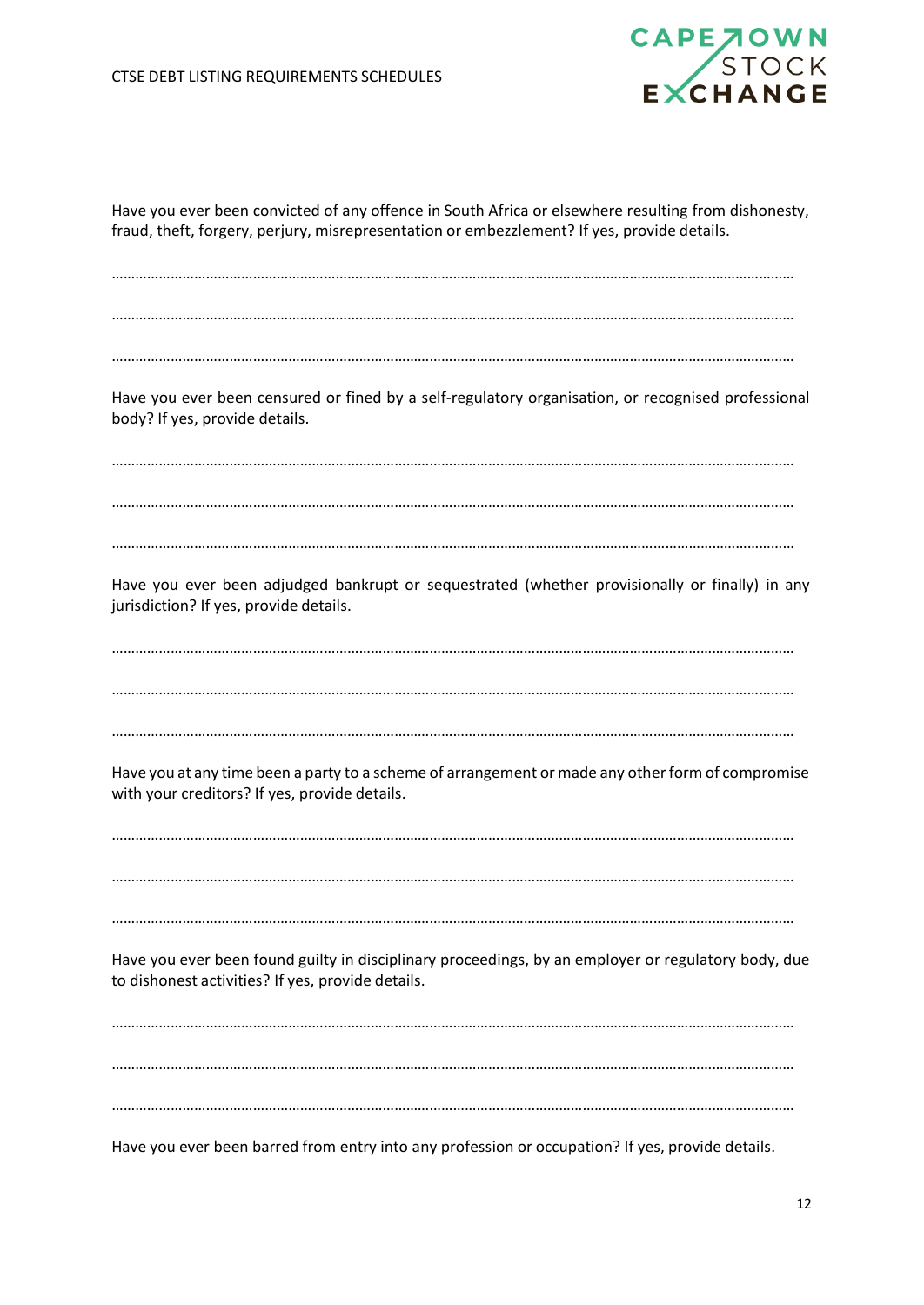

I,.........................................................................................................................................(insert name)

- declare, to the best of my knowledge and belief (having taken all reasonable care to ensure that such is the case), that the answers to all the above questions are true and correct;
- authorise CTSE to disclose any of the foregoing particulars as CTSE may, in its discretion, but subjectto the provisions of the FMA and any applicable administrative laws, think fit;
- declare that I have procedures and controls in place to ensure that I am not acting outside the scope of my authority;
- accept my duties and responsibilities set out in Chapter 4 of the Debt Listing Requirements and agree to discharge them with due care;
- agree to undergo the prescribed training or equivalent, where considered necessary by CTSE;
- agree to comply with the standards of conduct as set out in Chapter 4 of the Debt Listing Requirements;
- undertake to act in strict accordance with the provisions of the Debt Listing Requirements at all times; and
- acknowledge if I have breached any of my duties and responsibilities set out in the Debt Listing Requirements, CTSE may censure me or remove me from the approved Debt Issuer Agent / Designated Person register and that CTSE may publicise that it has done so and the reasons for such action.

…………………………………………

Signature

…………………………………………

Name

…………………………………………

Designation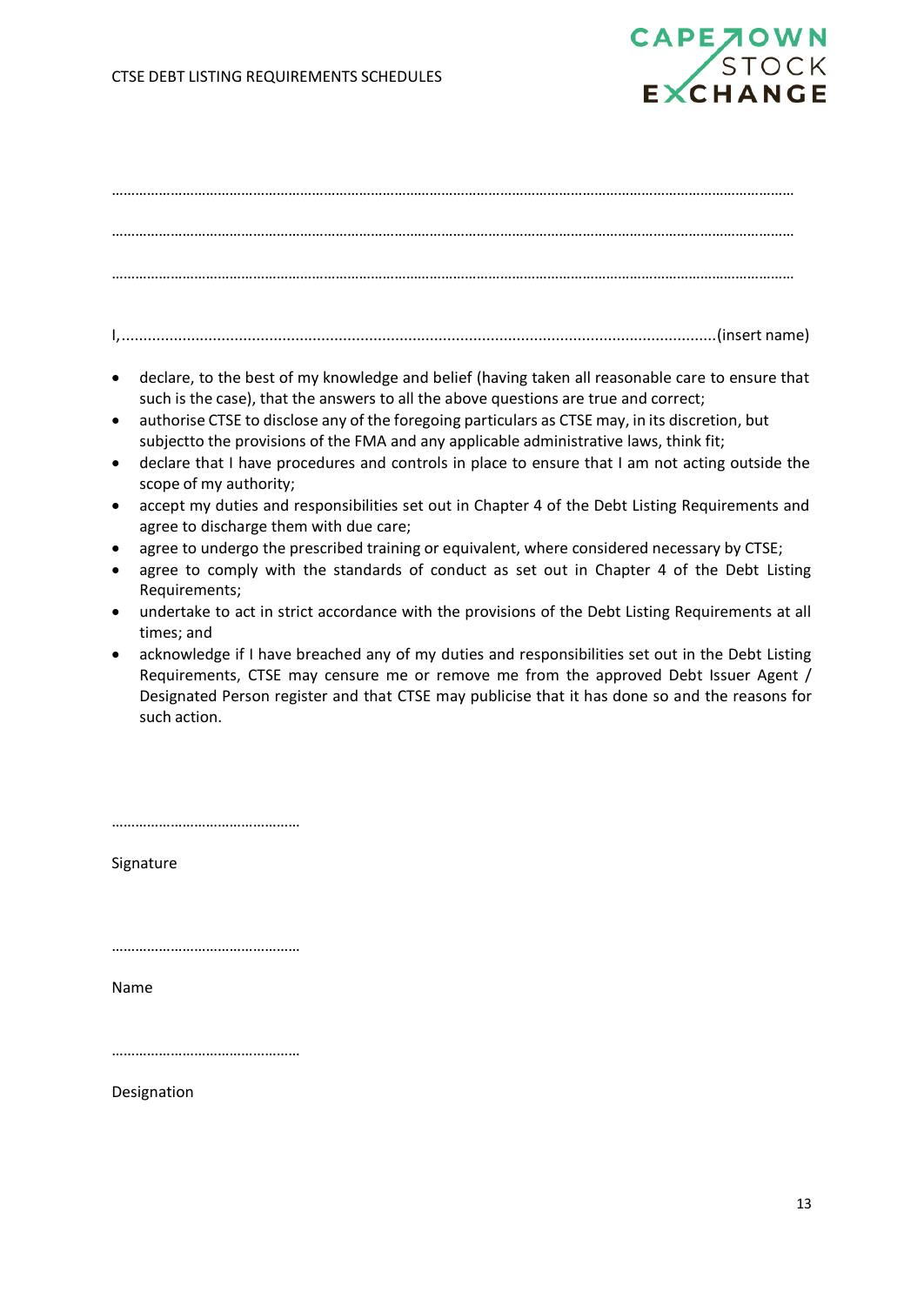

## <span id="page-13-0"></span>**SCHEDULE 4: LISTING UNDERTAKING**

*(Debt Listing Requirements references: 5.10.6; 8.11.2; 9.3; 11.2; 11.41)*

Form of Listing Undertaking required to be entered into by an Applicant Issuer in support of its application for admission to the Official List of 4 Africa Exchange (Pty) Ltd.

To: Issuer Regulation Division Cape Town Stock Exchange Pty Ltd Hill on Empire, 4th Floor, Building A 16 Empire Road, Parktown 2193 South Africa

[INSERT DATE]

From:

…………………………………………………………………………………………………………………………………………………………….

("**the Applicant Issuer**")

In consideration of CTSE granting the Applicant Issuer's application for admission to the Official List, and for permission to deal in the Securities specified in the Applicant Issuer's application, the Applicant Issuer HEREBY ACKNOWLEDGES that it shall remain on the Official List, and that trading in the Applicant Issuer's Listed Securities shall continue, only at the approval of CTSE, and the Applicant IssuerHEREBY UNDERTAKES AND AGREES to comply with the continuing Listing obligations of CTSE as set outin the Debt Listing Requirements.

The Issuer FURTHER ACKNOWLEDGES AND AGREES that CTSE may censure the Applicant Issuer in the event that the Applicant Issuer breaches any of or is in contravention of any of the Debt Listing Requirements.

……………………………………………………………………………………………………………………………………………………………. who warrants his / her authority

Signed by [FULL NAME TO BE INSERTED] in my capacity as [INSERT CAPACITY] for and on behalf of the Applicant Issuer as duly authorised thereto by resolution of the Board (or equivalent body) of the Applicant Issuer, which resolution accompanies this declaration as an annexure to this Schedule 4.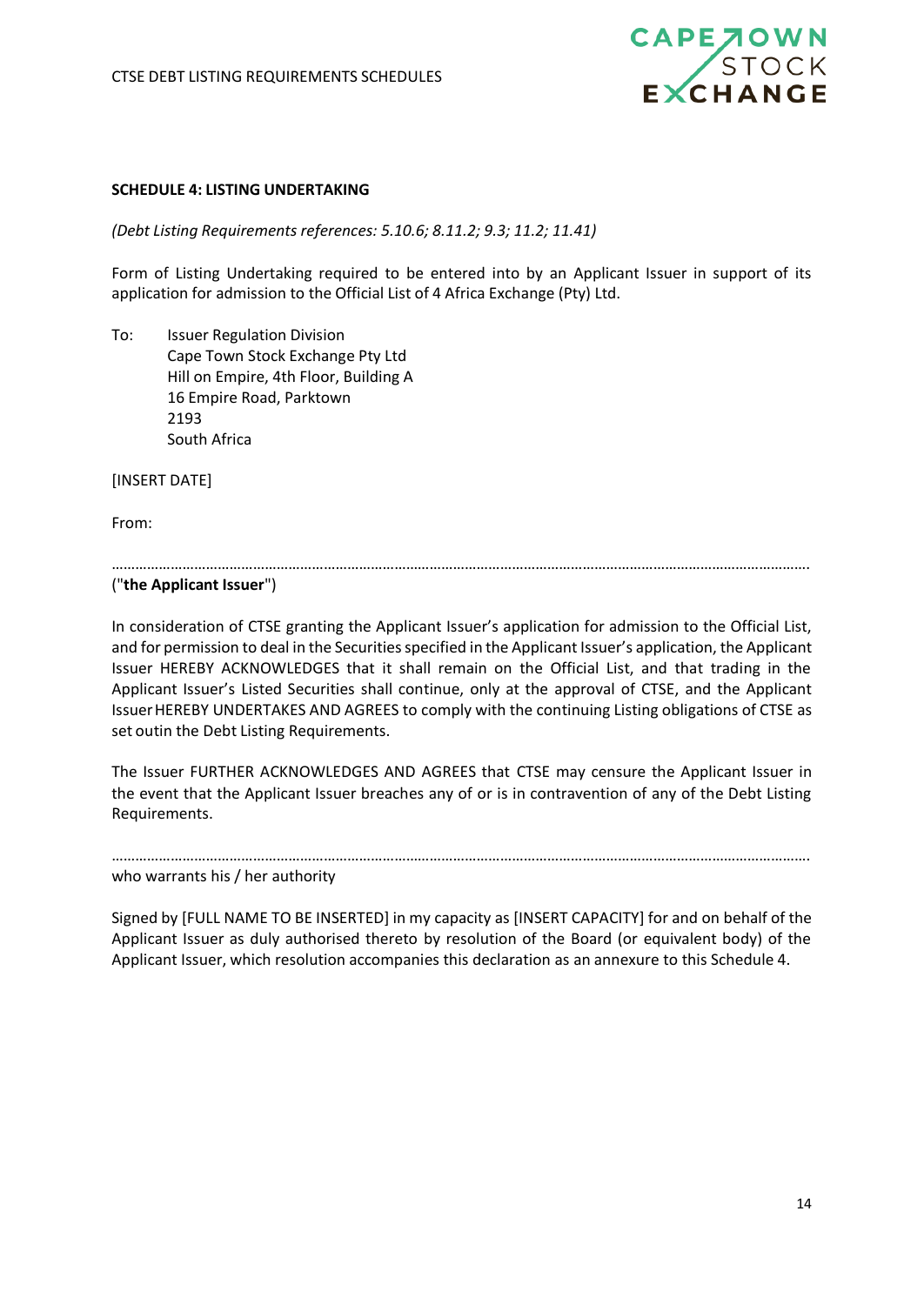

#### <span id="page-14-0"></span>**SCHEDULE 5: MEMORANDUM OF INCORPORATION**

#### *(Debt Listing Requirements references: 5.13)*

#### **Introduction**

- 1. The Applicant Issuer's MOI may be drafted in any language, however the Issuer must also have one version of its MOI drafted in English which must be available on the Website.
- 2. There must be no provision in the MOI of the Issuer or of its Subsidiaries that conflicts with or is less stringent than the Debt Listing Requirements and that prevents the enforcement of the Debt Listing Requirements. If there is such a conflict or less stringent provision then the Applicant Issuer must ensure that the MOI of the Applicant Issuer and / or its Subsidiaries be amended to comply with the Debt Listing Requirements. The onus is on the Applicant Issuer to ensure compliance with this provision before lodging an application for Listing its Securities.
- 3. Nothing prevents an Applicant Issuer from imposing more stringent provisions in its MOI.
- 4. CTSE shall be entitled to take action against the Applicant Issuer in terms of the Debt Listing Requirements in the event of non-compliance with the Debt Listing Requirements.
- 5. Security holders cannot ratify any action of the Applicant Issuer or its Subsidiaries if such ratification would lead to an action inconsistent with or less stringent than the provisions of the Debt Listing Requirements.
- 6. Nothing in the MOI of the Applicant Issuer or its Subsidiaries shall relieve the Applicant Issuer from compliance with the Debt Listing Requirements.
- 7. CTSE retains the discretion, subject to the provisions of the FMA and any applicable administrative laws, to reject an Applicant Issuer's MOI if any of its provisions are unlawful, unreasonable or against public policy.
- 8. The MOI must comply with the Companies Act, or other equivalent legislation applicable to an Entity that is not a "company" as defined in the Companies Act.
- 9. Securities must be freely transferable unless CTSE and the Registry approve of a restriction and such restriction must be provided for in detail in the MOI and as a minimum the following must be provided in the MOI:
	- 9.1. applicable to all Securities of that class issued or proposed to be issued;
	- 9.2. is objectively determinable without ambiguity and uncertainty;
	- 9.3. is legally permissible; and
	- 9.4. is unconditional, or where subject to any condition, such condition is objectively determinable without ambiguity and uncertainty.
- 10. All authorities to sign transfer deeds granted by the holders of Securities for the purpose of transferring Securities that may be lodged, produced or exhibited with or to the Applicant Issuer at any of its transfer offices shall, as between the Applicant Issuer and the grantor of such authorities, be taken and deemed to continue and remain in full force and effect, and the Applicant Issuer may allow the same to be acted upon until such time as express notice in writing of the revocation of the same have been given and lodged at the Applicant Issuer'stransfer offices at which the authority was lodged, produced or exhibited. Even after the giving and lodging of such notice, the Applicant Issuer shall be entitled to give effect to any instruments signed under the authority to sign, and certified by any officer of the Applicant Issuer, as being in order before the giving and lodging of such notice.
- 11. For Securities to be transferred, the Securities must be uncertificated.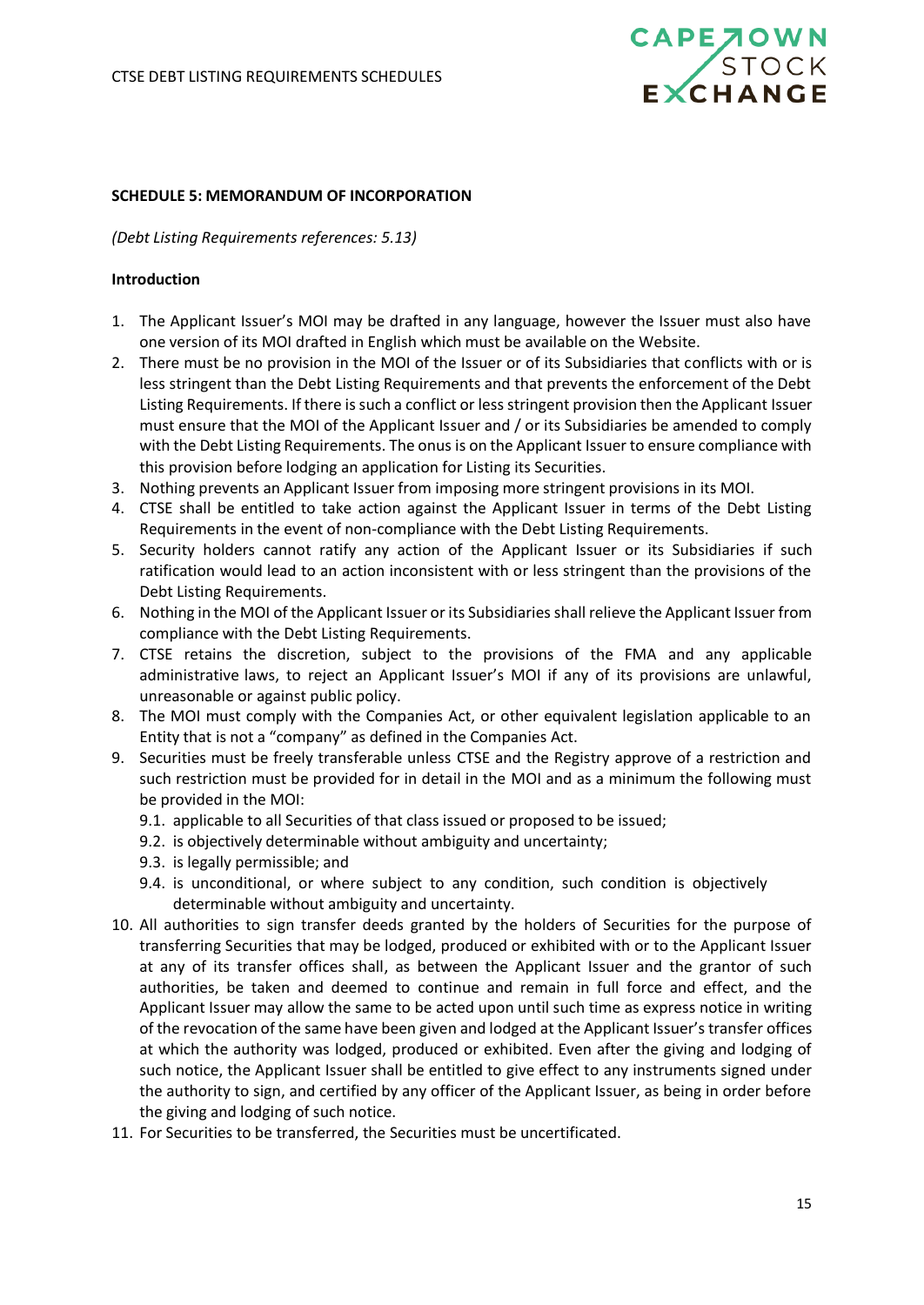

## **Transmission clause**

12. A provision to the effect that Securities registered in the name of a deceased or insolvent holder shall be forfeited if the executor or administrator fails to register the Securities in his own name or in the name of the heir/s or legatee/s, when called upon by the Directors to do so, will not be permitted.

## **Distributions to Securities holders**

- 13. Distributions to Security holders must as a minimum comply with Section 46 of the Companies Act and must not provide that capital shall be repaid upon the basis that it may be called up again.
- 14. Distributions are to be payable to Security holders registered as at the date subsequent to the date of declaration or date of confirmation of the dividend, whichever is the later.

#### **Lien upon Securities**

15. Any power by the Issuer to claim a lien on Securities must be prohibited.

## **Preferences, rights, limitations and other terms relating to Securities**

- 16. Securities in each class for which Listing is applied must rank *Pari Passu* in respect of all rights.
- 17. An Applicant Issuer must ensure equality of treatment for all holders of Securities of the same class.
- 18. Subject to an amendment ordered by a court as contemplated in Section 16(1)(a) read with Section 16(4) of the Companies Act, any amendment of the MOI shall be subject to a Debt Securities Resolution.
- 19. If any amendment relates to the variation of any preferences, rights, limitations and other terms attaching to any class of Securities already in issue, that amendment must not be implemented without a Debt Securities Resolution taken by the holders of Securities in that class at a separate meeting.
- 20. The granting of special privileges to the holders of Securities, other than ordinary shareholders, such as attending and voting at general meetings and the appointment of Directors is only permitted with the approval of a Special Resolution by ordinary shareholders. These rights must be provided for in detail in the notice of the resolution.
- 21. If there are listed cumulative and / or listed non-cumulative preference Securities the following right must be attached to such Securities:

"*No further Securities ranking in priority to or Pari Passu with existing preference share/s, shall be created without a Special Resolution passed at a separate general meeting of such preference shareholder/s*."

22. Preferences, rights, limitations or other terms of any class of Securities must not be varied in response to any objectively ascertainable external fact or facts as provided for in Section 37(6) and (7) of the Companies Act.

#### **Debt Securities**

23. The granting of special privileges to the holders of Debt Securities, such as attending and voting at general meetings and the appointment of Directors is only permitted with the approval of a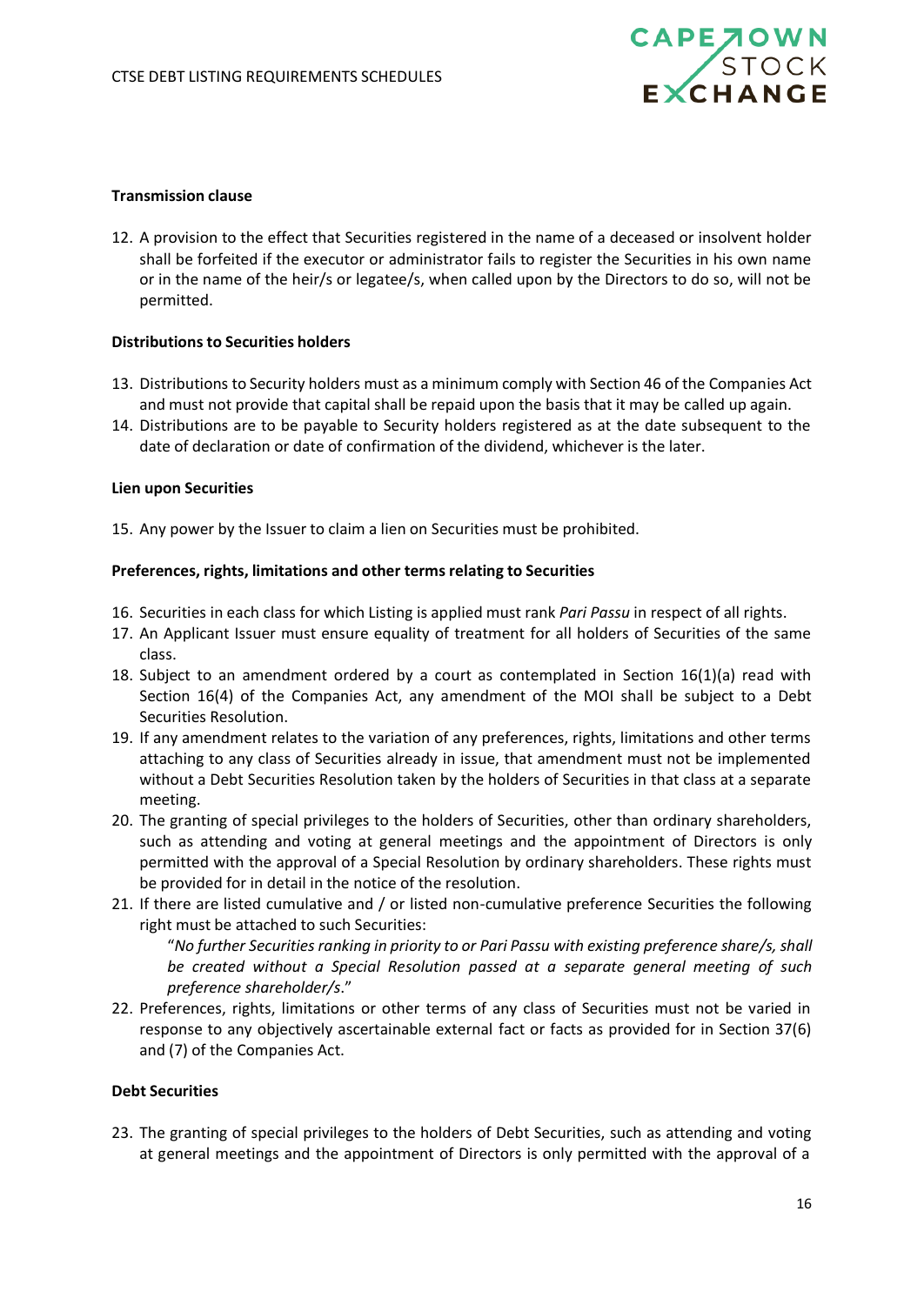

Special Resolution by ordinary shareholders.

- 24. These rights must be provided for in detail in the notice of the general meeting.
- 25. The rights will lapse as soon the debt pertaining to such Securities has been extinguished.

## **Notice to Security holders**

- 26. A Foreign Applicant Issuer whose Primary Listing is or is to be on CTSE shall give sufficient notice toenable Security holders, whose registered addresses are in South Africa, to exercise their rights or comply with the terms of the notice. If the International Issuer's Primary Listing is on another exchange, CTSE will normally be satisfied with an undertaking by the Issuer to do so and will not normally request the Issuer to change its MOI to comply with this paragraph where it would be unreasonable to do so.
- 27. There is no prohibition on the giving of notice to Security holders whose registered address is outside South Africa.

## **Capital structure**

- 28. The structure of the capital of the Issuer must be stated and where such capital consists of more than one class of Security, particulars of the order in which the various classes shall rank for any distribution including by way of dividend and on a return of capital be given.
- 29. The classes of Securities and the number of Securities that the Issuer is authorised to issue.

## **Non-voting or restricted voting Securities**

30. Where the equity capital includes Securities with different voting rights, the designation of each class of Securities, other than those with the most favourable voting rights, shall include the words "*restricted voting*" or "*limited voting*".

## **Meetings**

- 31. There must be no prohibition or restriction on the Issuer from calling any meeting for the purposes of adhering to the Listing Requirements.
- 32. The quorum requirements provided for in Section 64 of the Companies Act must not be less than 25% and at least 3 members. Notwithstanding the aforementioned, an Issuer's MOI may allow for lower quorum requirements in accordance with section 64 of the Companies Act.
- 33. Meetings to be conducted entirely by electronic communication; or one or more Security holders to participate by electronic communication in all or part of a Security holders meeting being held in person, must be permissible. The electronic communications employed must ordinarily enable all persons participating in that meeting to communicate concurrently with each other without an intermediary, and to participate reasonably effectively in the meeting.
- 34. Voting via electronic communications at Security holder meetings must be permissible.
- 35. A proxy form must be sent with the Announcement convening a meeting of Security holders to each Person entitled to vote at the meeting, and must:
	- 35.1. provide for voting through the Registry by electronic means;
	- 35.2. provide for voting on all resolutions intended to be proposed;
	- 35.3. state that a Security holder is entitled to appoint a proxy of his own choice and provide a space for insertion of the name of such proxy; and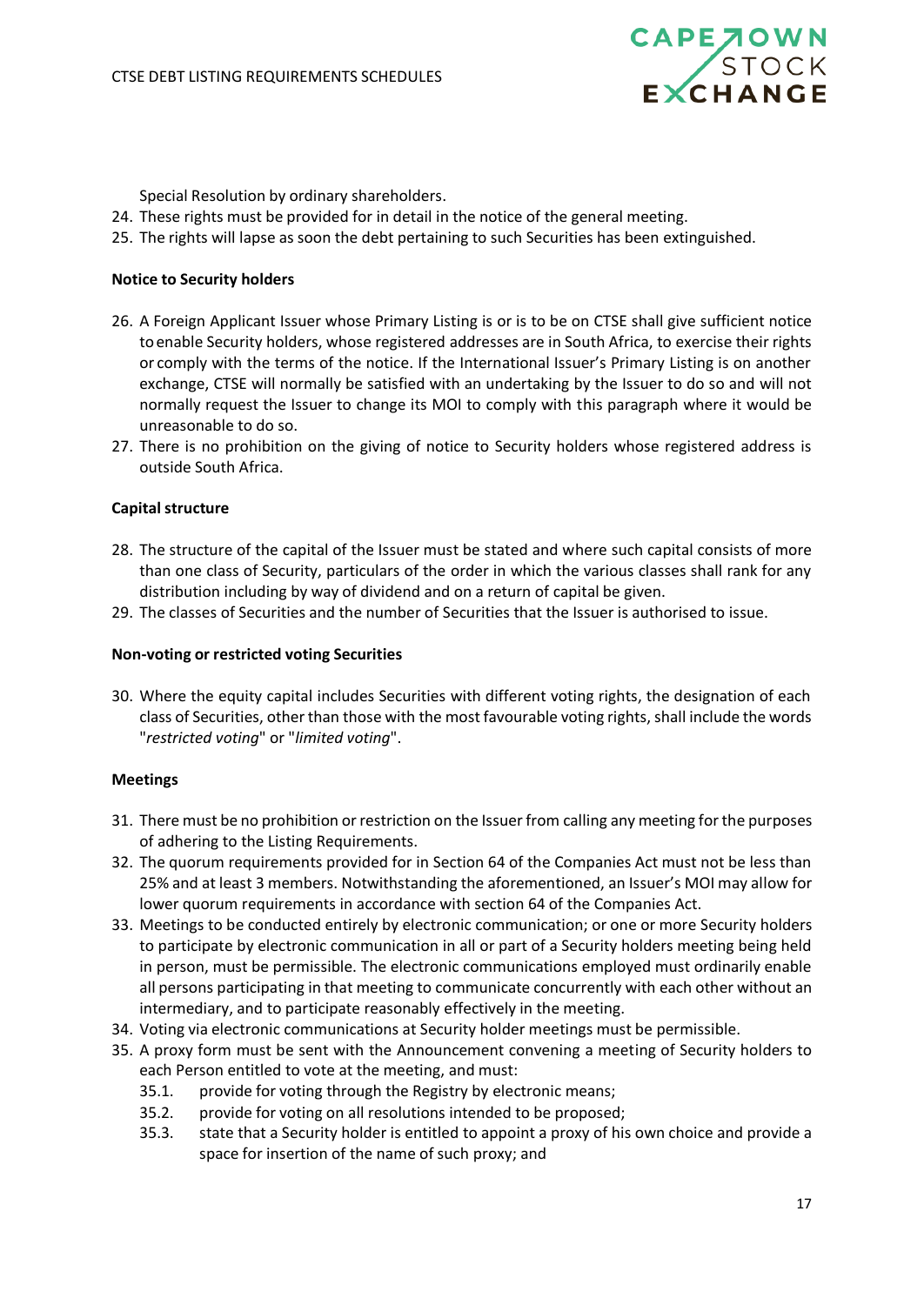

35.4. state that, if it is returned without an indication as to how the proxy shall vote on any particular matter, the proxy will exercise his discretion as to whether, and if so how, he votes.

## **Record date**

36. The record date(s) for all transactions must be in accordance with section 59 of the Companies Act and Schedule 12 of the Debt Listing Requirements.

## **Commission**

37. An Issuer may not pay commission exceeding 10% (of the proposed aggregate issue price of the Securities) to any person in consideration for them subscribing or agreeing to subscribe, whether absolutely or conditionally, for any Securities of the Issuer. Commission greater than 10% (of the proposed aggregate issue price of the Securities) may be permissible subject to the approval thereof by shareholders by means of a Special Resolution.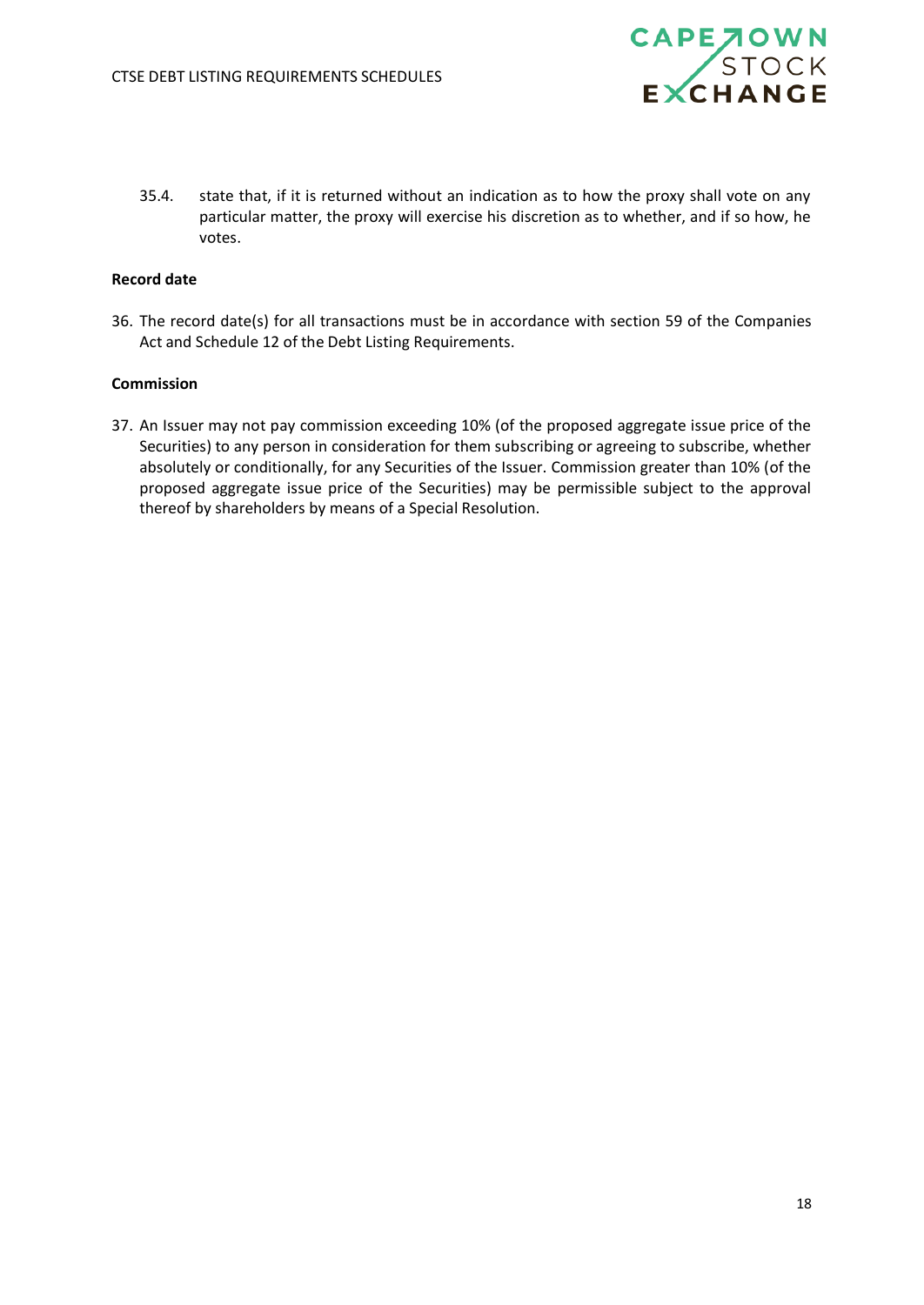

# <span id="page-18-0"></span>**SCHEDULE 6: DECLARATION AND UNDERTAKING WITH REGARD TO DIRECTORS AND DIRECTORS OF MAJOR SUBSIDIARIES**

*(Debt Listing Requirements references: 5.13; 8.14.2)*

To: Issuer Regulation Division Cape Town Stock Exchange Pty Ltd Hill on Empire, 4th Floor, Building A 16 Empire Road, Parktown 2193 South Africa

## [INSERT DATE]

## **Personal details**

1. Name of the Applicant Issuer or major Subsidiary of which you are a Director and the effective date of the appointment:

| 2. Full name and surname:              |
|----------------------------------------|
| 3. Former surnames, if any:            |
| 4. Identity number or passport number: |
| 5. Director function and capacity:     |
| 6. Business address:                   |
| 7. Physical address:                   |
| 8. Postal address:                     |
|                                        |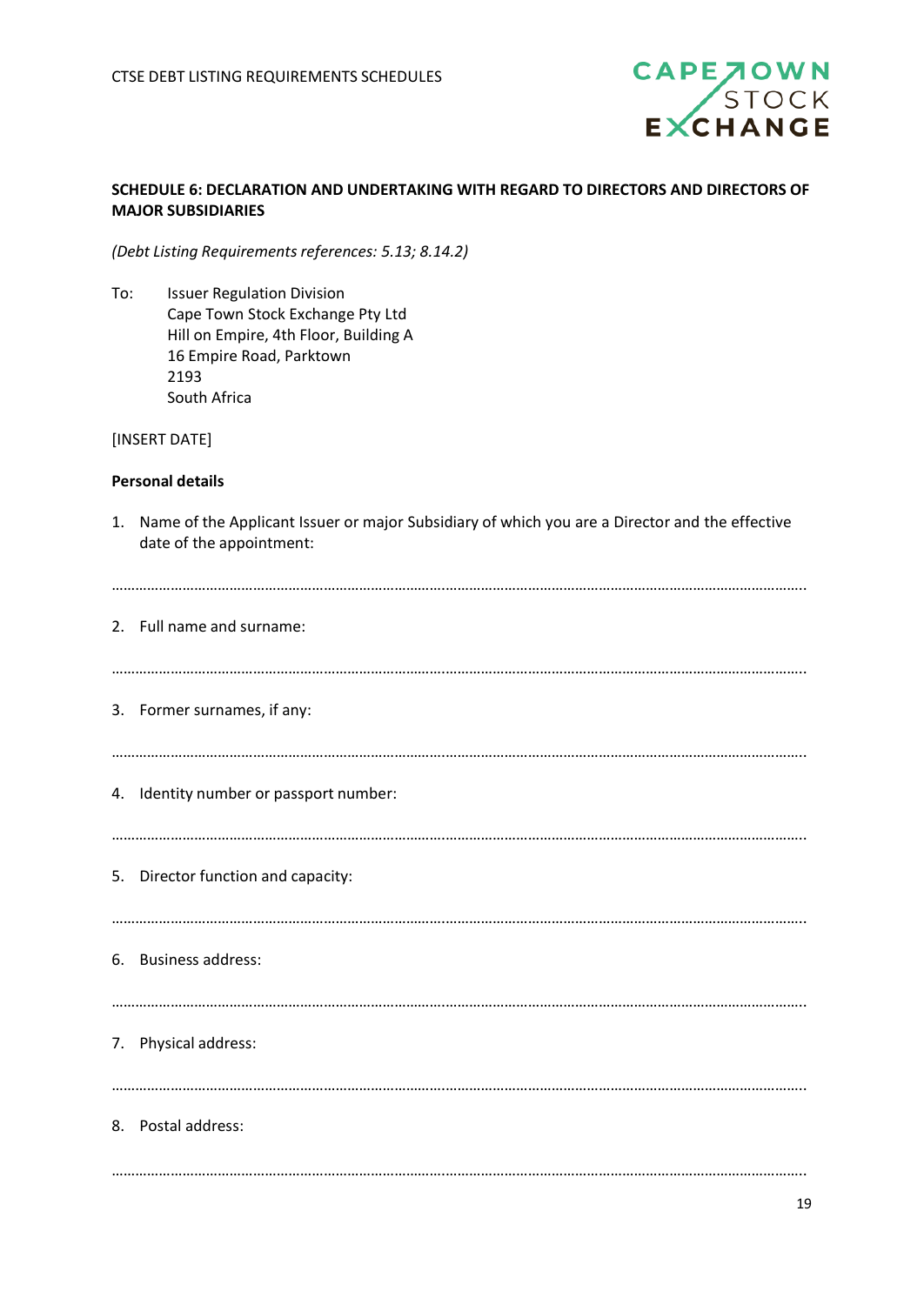

| 9. Telephone number (business):                                                                                                                                                                                                                                                                                                                                                                              |
|--------------------------------------------------------------------------------------------------------------------------------------------------------------------------------------------------------------------------------------------------------------------------------------------------------------------------------------------------------------------------------------------------------------|
| 10. E-mail address:                                                                                                                                                                                                                                                                                                                                                                                          |
| <b>Qualifications and experience</b>                                                                                                                                                                                                                                                                                                                                                                         |
| 11. Are you a Director, or alternate Director of any other company, trustee of any trust or a partner<br>in any partnership (including any companies and $/$ or entities which have been liquated or<br>deregistered)? If so, state the name of any such company or partnership, the nature of business<br>where this is not indicated in the title, and the date you became a Director, trustee or partner. |
|                                                                                                                                                                                                                                                                                                                                                                                                              |
|                                                                                                                                                                                                                                                                                                                                                                                                              |
| Provide details of your qualifications and relevant experience.                                                                                                                                                                                                                                                                                                                                              |
| 12. Qualifications:                                                                                                                                                                                                                                                                                                                                                                                          |
|                                                                                                                                                                                                                                                                                                                                                                                                              |
|                                                                                                                                                                                                                                                                                                                                                                                                              |
|                                                                                                                                                                                                                                                                                                                                                                                                              |
| 13. Experience:                                                                                                                                                                                                                                                                                                                                                                                              |
|                                                                                                                                                                                                                                                                                                                                                                                                              |
|                                                                                                                                                                                                                                                                                                                                                                                                              |
| 14. Have you ever been disqualified by a court or professional body from acting as a Director, or from<br>acting in the management or conduct of the affairs of any company? If so, give full particulars.                                                                                                                                                                                                   |
|                                                                                                                                                                                                                                                                                                                                                                                                              |
|                                                                                                                                                                                                                                                                                                                                                                                                              |
|                                                                                                                                                                                                                                                                                                                                                                                                              |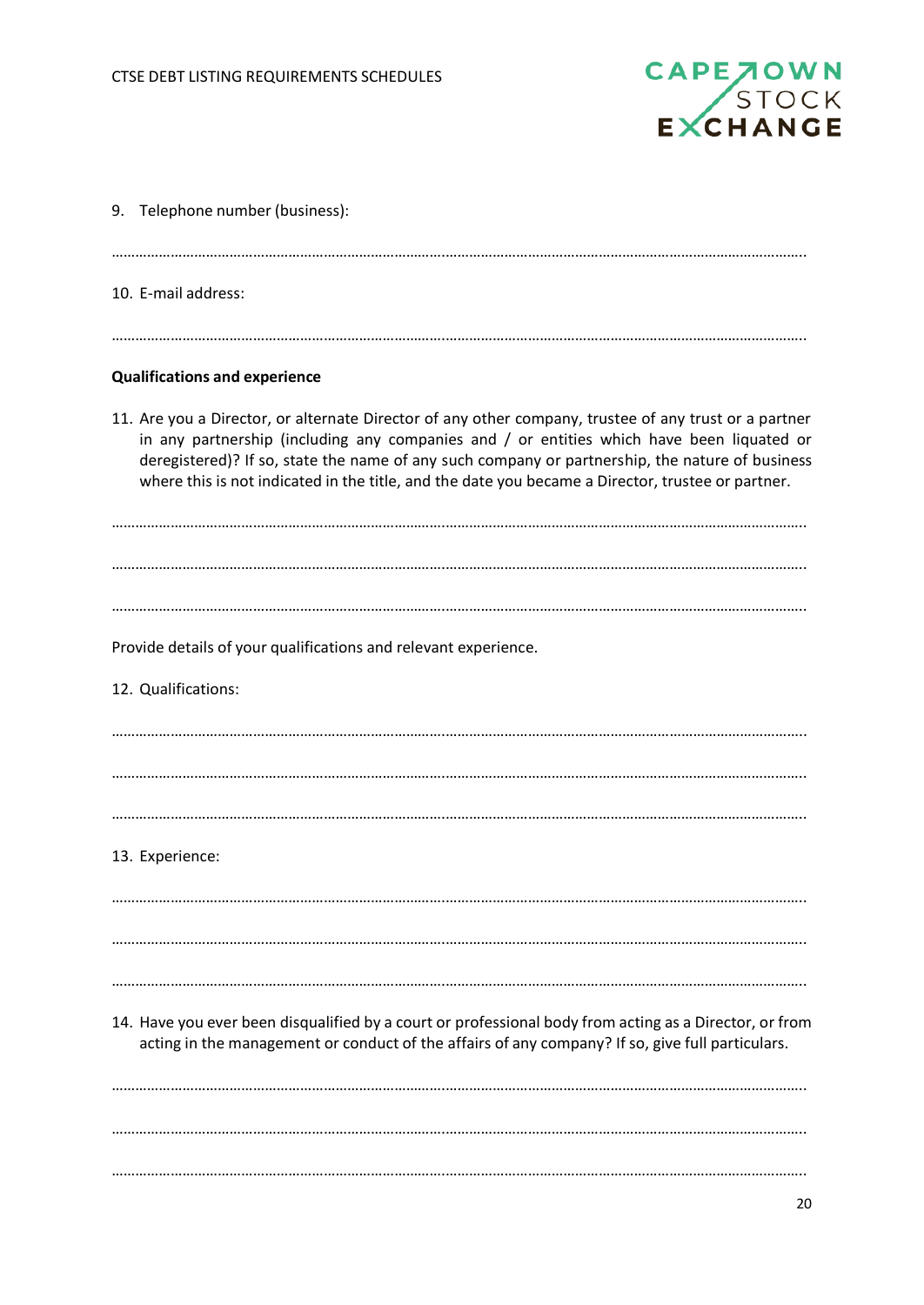

#### **Integrity**

………………………………………………………………………….……………………………………………………………………………….. ………………………………………………………………………….……………………………………………………………………………….. 15. Have you ever been convicted of any offence in South Africa or elsewhere resulting from dishonesty, fraud, theft, forgery, perjury, misrepresentation or embezzlement? If yes, provide details. ………………………………………………………………………….……………………………………………………………………………….. ………………………………………………………………………….……………………………………………………………………………….. ………………………………………………………………………….……………………………………………………………………………….. 16. Has any company been put into liquidation (whether provisionally or finally) or been placed under business rescue proceedings or had an administrator or other executor appointed during the period when you were (or within the preceding 12 (twelve) months had been) one of its Directors, or alternate Directors or equivalent position? If yes, provide details. ………………………………………………………………………….……………………………………………………………………………….. ………………………………………………………………………….……………………………………………………………………………….. ………………………………………………………………………….……………………………………………………………………………….. 17. Have you ever been adjudged bankrupt or sequestrated (whether provisionally or finally) in any jurisdiction? If yes, provide details. ………………………………………………………………………….……………………………………………………………………………….. ………………………………………………………………………….……………………………………………………………………………….. ………………………………………………………………………….……………………………………………………………………………….. 18. Have you at any time been a party to a scheme of arrangement or made any other form of compromise with your creditors? If yes, provide details. ………………………………………………………………………….……………………………………………………………………………….. ………………………………………………………………………….……………………………………………………………………………….. ………………………………………………………………………….……………………………………………………………………………….. 19. Have you ever been found guilty in disciplinary proceedings, by an employer or regulatory body, due to dishonest activities? If yes, provide details.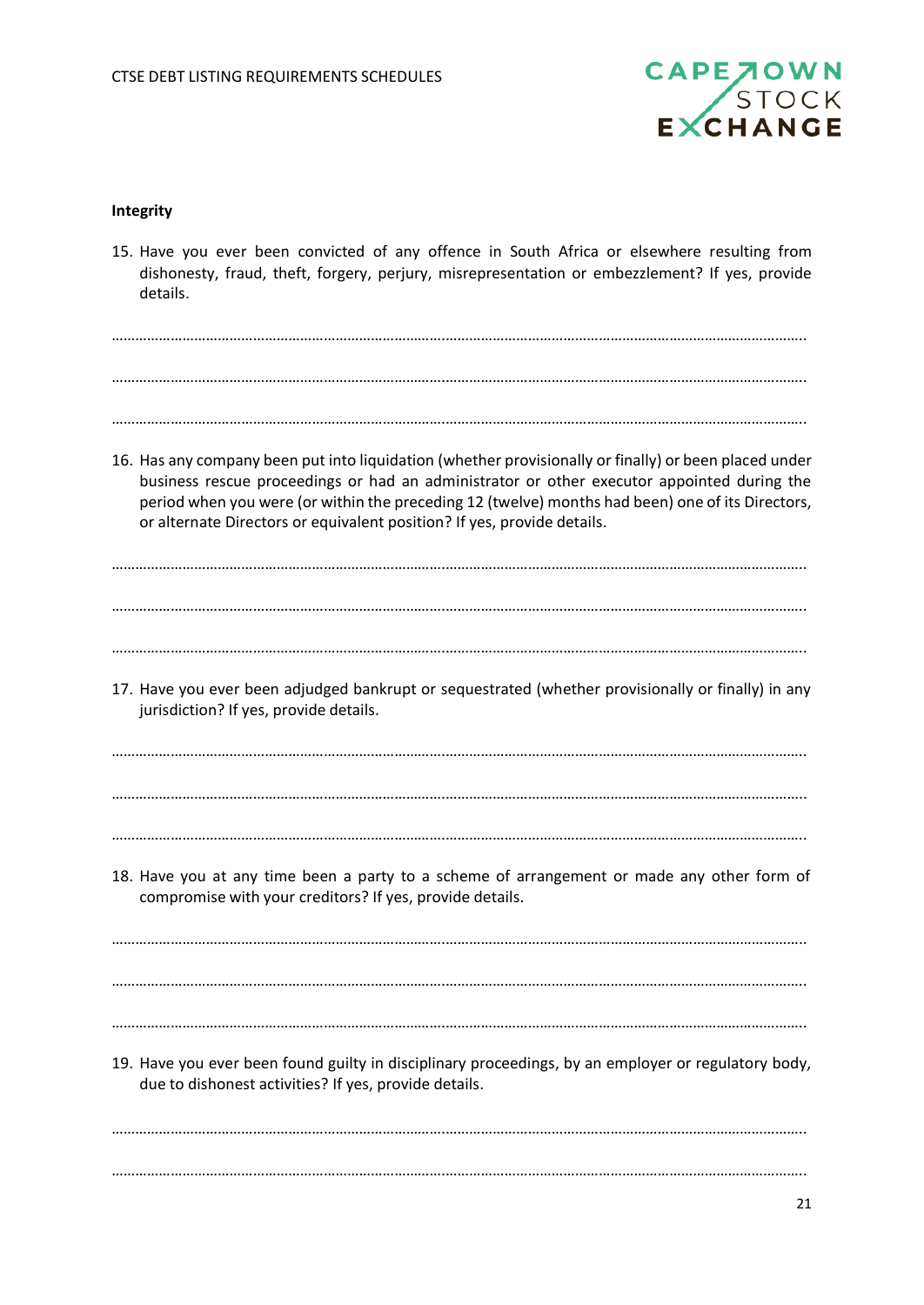

| 20. Have you ever been barred from entry into any profession or occupation? If yes, provide details.                                                                                                                                                                                                                                                                                     |
|------------------------------------------------------------------------------------------------------------------------------------------------------------------------------------------------------------------------------------------------------------------------------------------------------------------------------------------------------------------------------------------|
| 21. Have you at any time or has a company of which you were a Director or alternate Director or<br>officer at the time of the offence, been convicted in any jurisdiction of any criminal offence, or an<br>offence under the Companies Act or similar legislation in a foreign jurisdiction? All such<br>convictions must be disclosed even though they may now be "spent convictions". |
| 22. Have you ever been removed from an office of trust, on the grounds of misconduct, involving<br>dishonesty? If so, give full particulars.                                                                                                                                                                                                                                             |
| 23. Has any court granted an order declaring you to be delinquent or placing you under probation in<br>terms of Section 162 of the Companies Act and / or Section 47 of the Close Corporations Act, 1984<br>(Act No. 69 of 1984) or similar legislation in a foreign jurisdiction? If so, give full particulars.                                                                         |
| 24. Herewith a list of all my Associates (including their identity numbers, registration numbers or<br>similar identification numbers) known to me as at the date of signing this declaration:                                                                                                                                                                                           |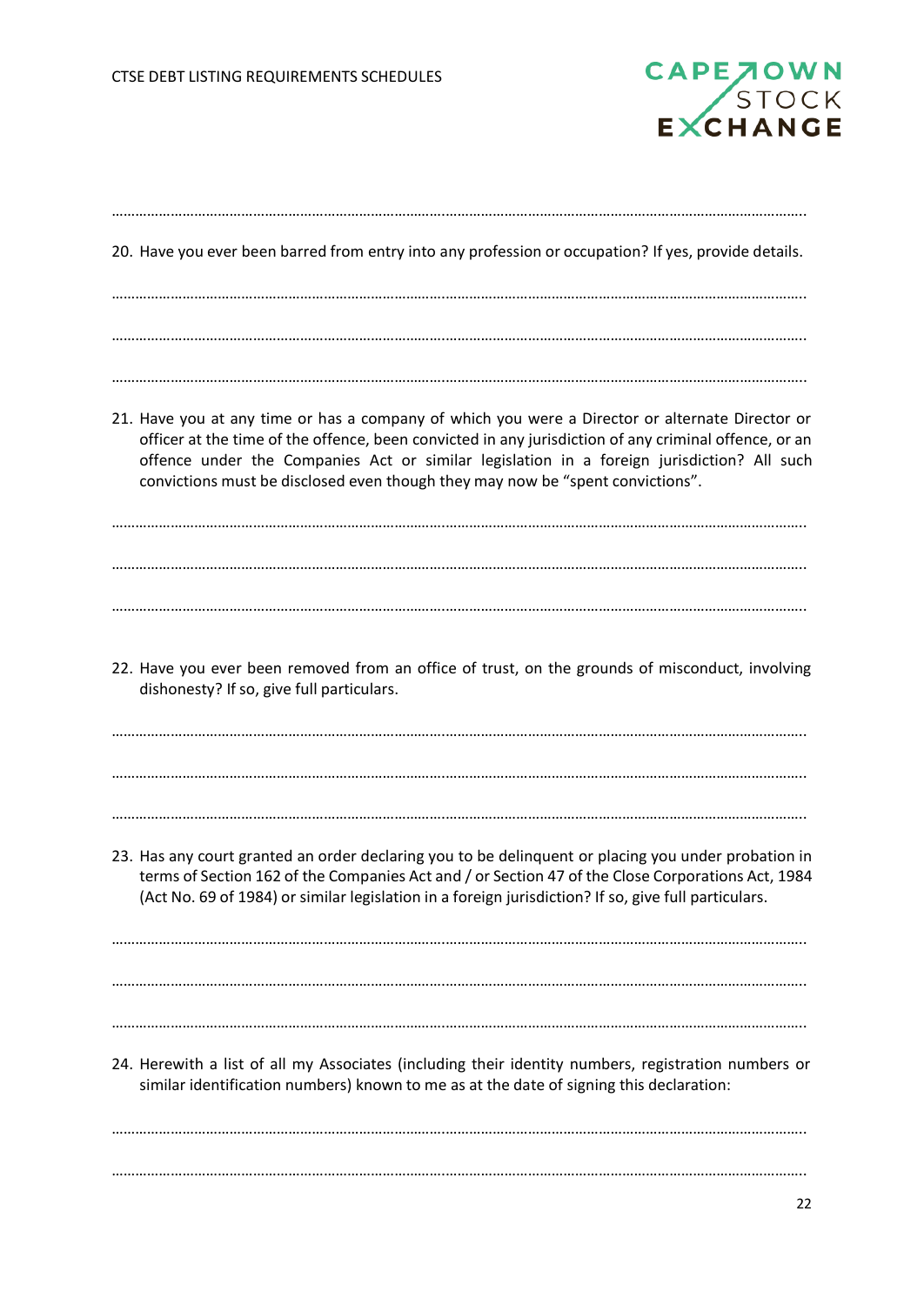

I,........................................................................................................................................(insert name)

Director of

…………………………………………………………………………………………………………………………………………………………….

("**Applicant issuer**" or "**major Subsidiary of the Issuer**") declare that, to the best of my knowledge and belief (having made due enquiry and taken all reasonable care to ensure that such is the case), the answers to all the above questions are true and I hereby authorise CTSE to disclose any of the foregoing particulars as CTSE may, in its absolute discretion, but subject to the provisions of the FMA and any applicable administrative laws, think fit. I also acknowledge that

..................................................................................................................................................................

of which I am a Director has agreed to be bound by and to comply with the Debt Listing Requirements, and, in my capacity as a Director, I undertake and agree to discharge my duties in ensuring such compliance whilst I am a Director. I hereby further confirm and agree that the delegation of any of my duties to any sub-committee or anyone else will not absolve me of my duties and responsibilities in terms of the Debt Listing Requirements.

I undertake to inform CTSE as soon as I became aware of any changes to my Associates as listed in thisdeclaration or as soon as I become aware of any new Associates.

I hereby also acknowledge and confirm that certain requirements contained in the Debt Listing Requirements, affect me in my personal capacity, as well asin my capacity as a Director and undertake to be bound by and to comply with all such requirements whilst I am a Director.

…………………………………………………………………………………………………………………………………………………………….

Signature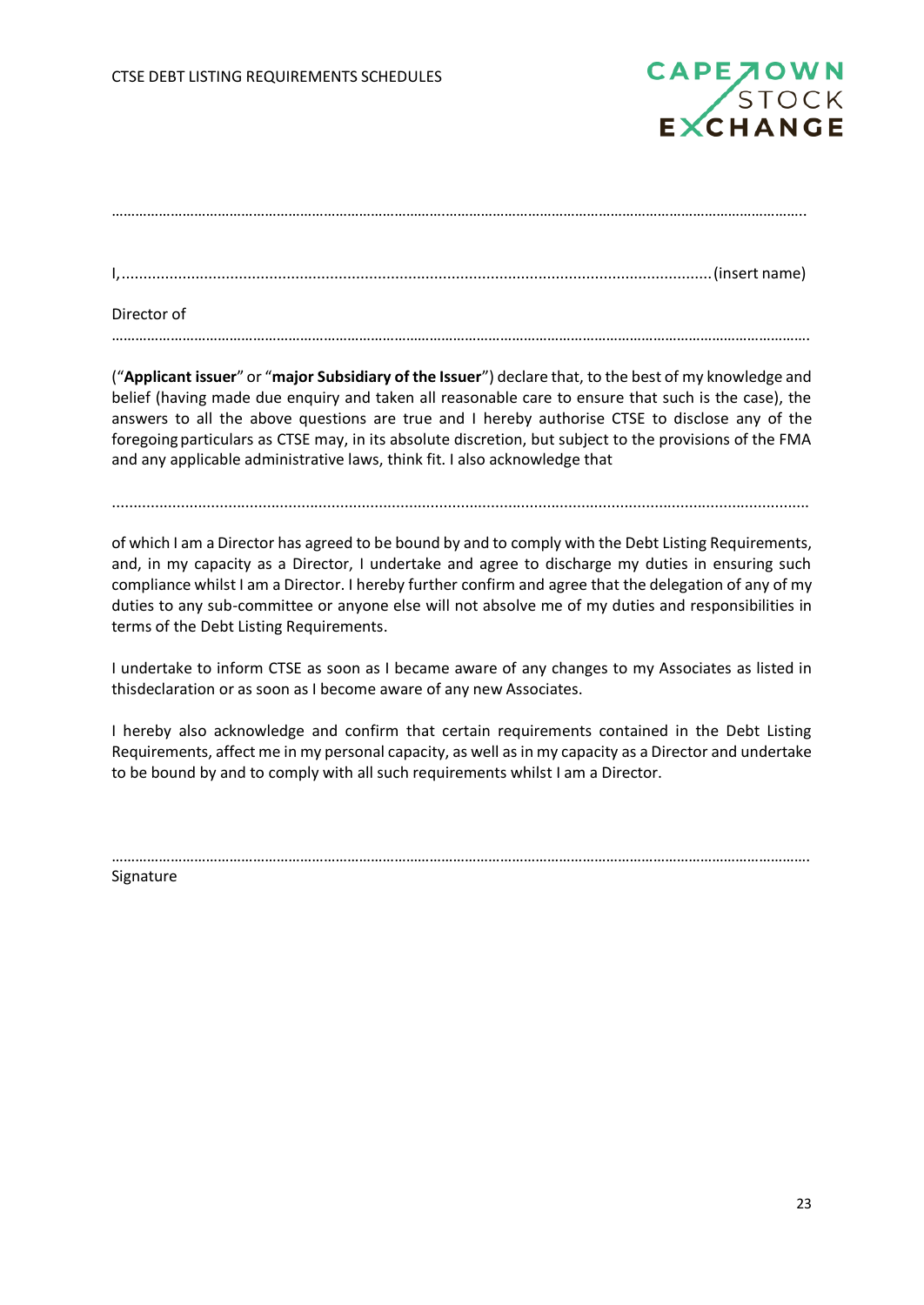

# <span id="page-23-0"></span>**SCHEDULE 7: FEES**

*(Debt Listing Requirements references: 2.19; 2.20; 3.11.3)*

The schedule of fees, which is subject to amendment from time to time in terms of Requirement 2.20, can be accessed on the CTSE Website at [www.ctexchange.co.za.](http://www.ctexchange.co.za./)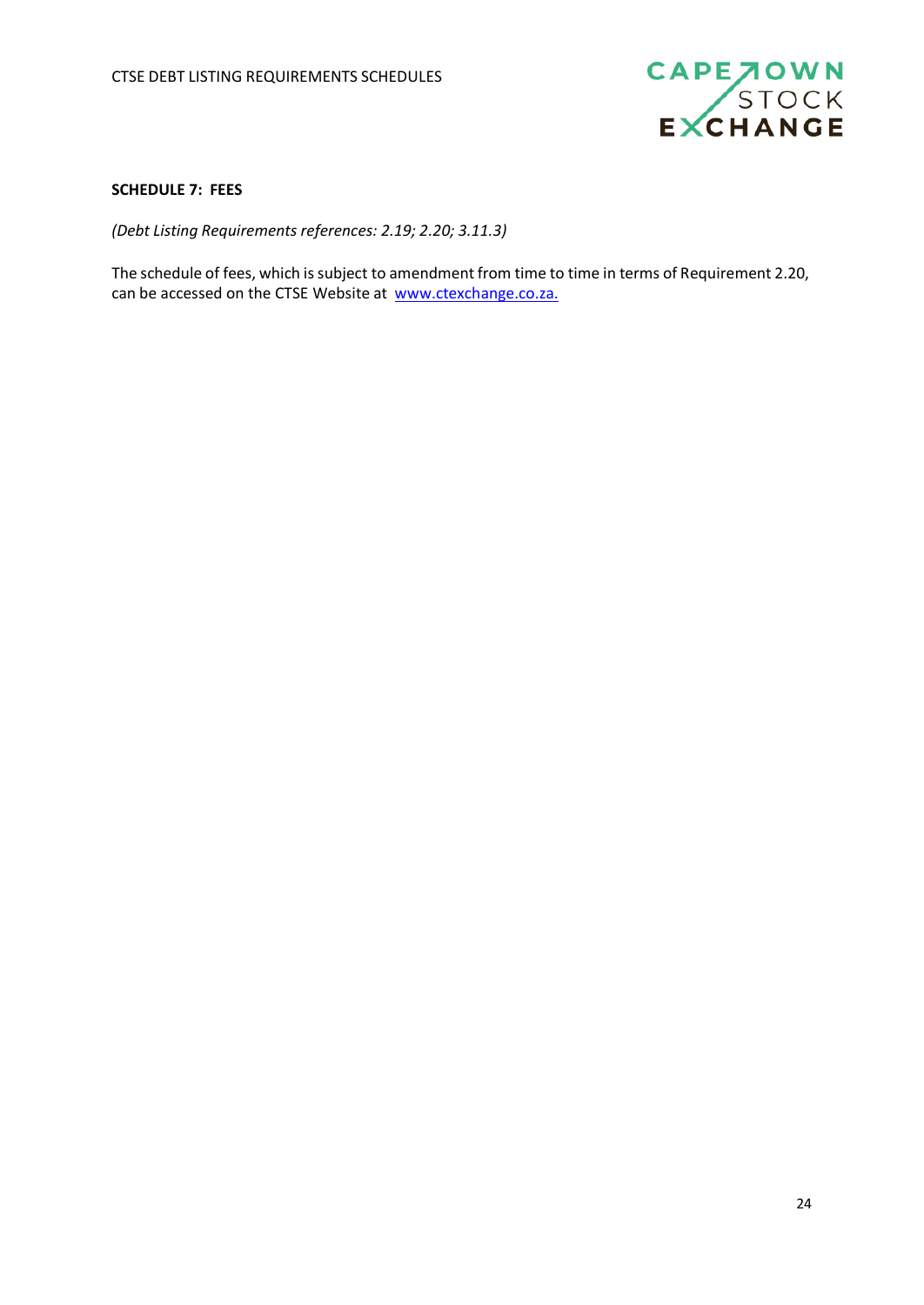

#### <span id="page-24-0"></span>**SCHEDULE 8: RECOGNISED EXCHANGES**

*(Debt Listing Requirements references: 3.21.5; 3.21.6; 6.9.13; 7.10.1; 8.14.1; 11.9; 11.32.3; 11.32.4; 11.54; 11.55)*

A Recognised Exchange for the purpose of the CTSE Debt Listing Requirements is an exchange acceptable to the CTSE Board which is preferably a Member of the World Federation of Exchanges and has listing requirements (or equivalent rules) that are comparable to the CTSE Debt Listing Requirements.

A exchange who is not a Member of the World Federation of Exchanges or is an Affiliate of the World Federation of Exchanges will be considered by the CTSE Board on a case-by-case basis on request by aSecondary Registered Issuer seeking a Listing on CTSE.

In making its determination to include an exchange in the list of Recognised Exchanges, the CTSE Board will consider the listing requirements (or equivalent rules) of such exchange and assess the extent to which such listing requirements are comparable to the CTSE Debt Listing Requirements and therefore suitable to be included in the list of Recognised Exchanges. In making such assessment, the CTSE Boardwill consider various factors, including *inter alia*:

- the publication of financial results and financial statements;
- the treatment of corporate actions;
- the announcement of price sensitive information;
- the equitable treatment of investors; and
- the alignment to the principles of the CTSE Debt Listing

Requirements.The list of Recognised Exchanges is set out below:

- (i) The Australian Securities Exchange
- (ii) The London Stock Exchange
- (iii) The New York Stock Exchange and NYSE Euronext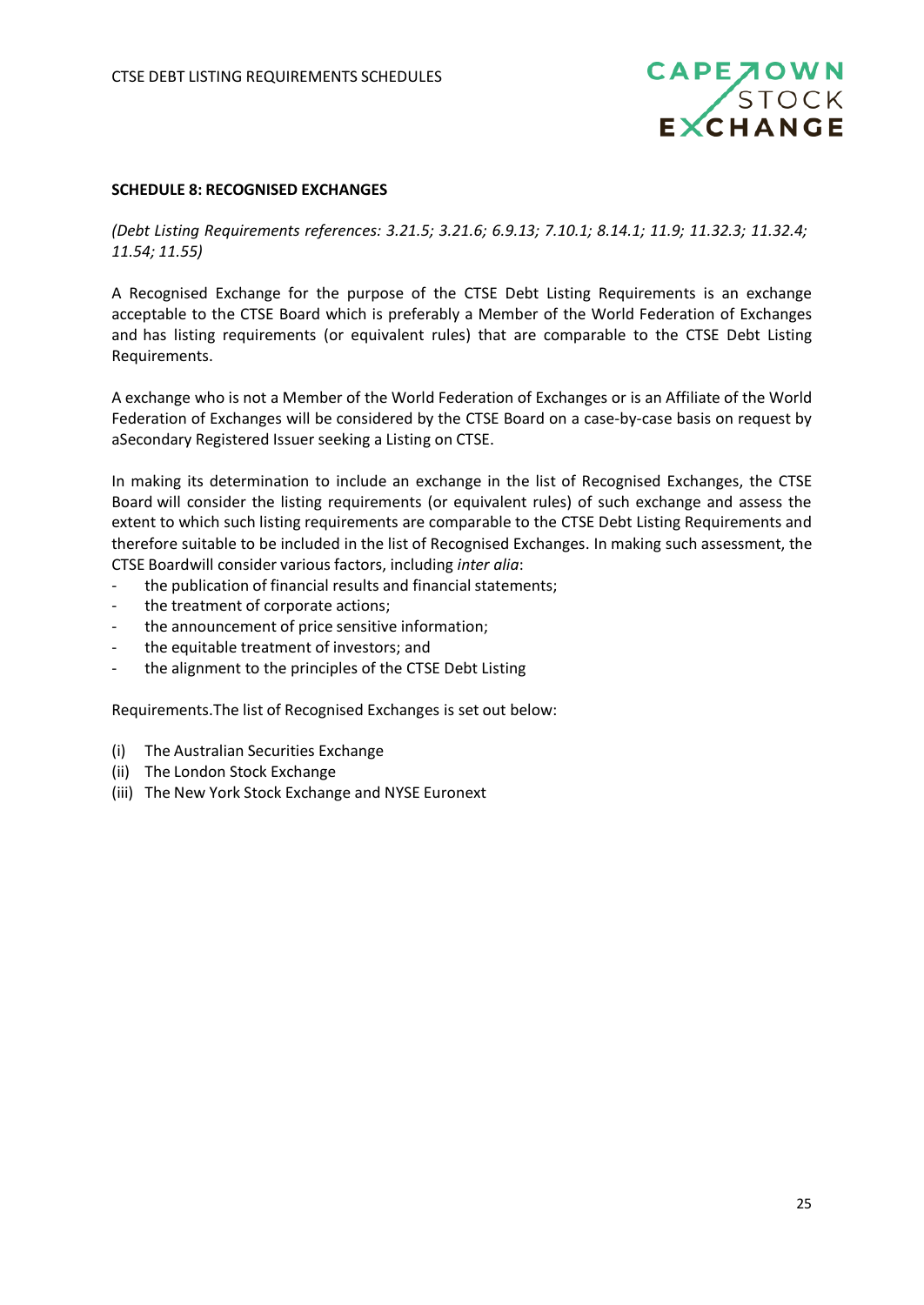

## <span id="page-25-0"></span>**SCHEDULE 9: REPORTING ACCOUNTANT / AUDITOR'S UNDERTAKING**

*(Debt Listing Requirements references: 5.15)*

# *[TO BE TRANSPOSED ON TO THE AUDIT FIRM OR THE REPORTING ACCOUNTANT'S / AUDITOR'S LETTERHEAD]*

## To: [NAME OF THE ISSUER] ("**the Applicant Issuer**")

[INSERT DATE]

The undersigned, on behalf of [NAME OF AUDIT FIRM] and in my capacity as Reporting Accountant / Audit Partner [NAME OF INDIVIDUAL AUDITOR] hereby undertake that we shall inform Cape Town Stock Exchange Pty Ltd and the Applicant Issuer promptly and without delay in detail of any sanction issued by our regulatory body against us as an audit firm and / or individual auditor.

| Signature |
|-----------|
|           |
|           |
|           |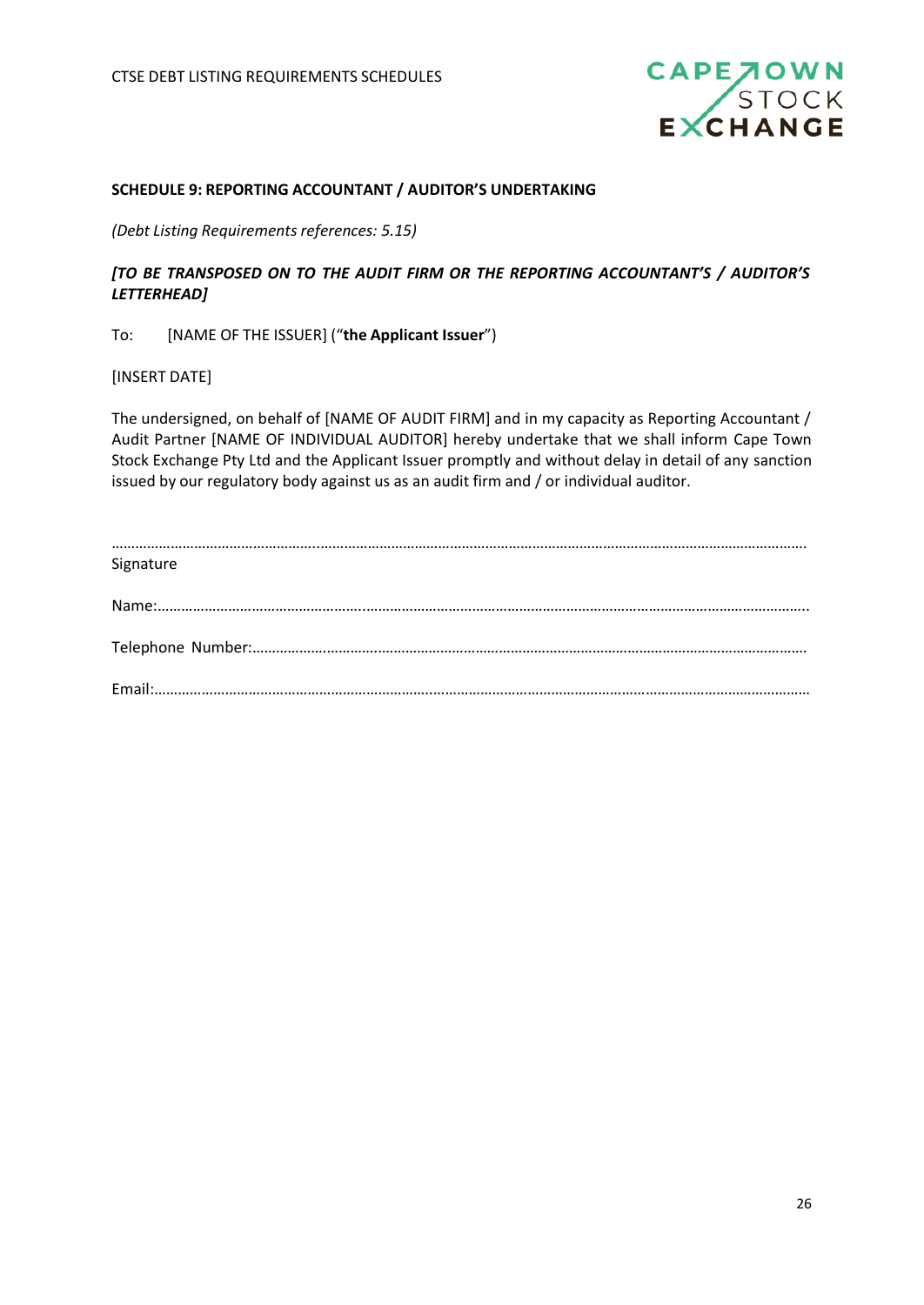

#### <span id="page-26-0"></span>**SCHEDULE 10: INDICES AND INDEX CALCULATORS**

*(Debt Listing Requirements references: 6.7)*

## **General**

- 1. Issuers wishing to apply for a listing of any Securities where:
	- (a) an Index is referenced must comply with paragraph 5; and
	- (b) an Index Calculator is utilised must comply with paragraphs 6 to 10.
- 2. CTSE will publish a list of acceptable Index Calculators on its Website, which Index Calculators will not be required to obtain approval on an ongoing basis, subject to the provisions of paragraph 10.
- 3. Issuers are required to submit an application to CTSE which illustrates compliance with paragraphs5 to 10 prior to the Listing of any Security with an Index as underlying.
- 4. Issuers are required to confirm that a valid Index license agreement has been obtained from the Index sponsor prior to being allowed to use such Index.

#### **Transparency**

- 5. The construction of the Index, including the treatment of various corporate actions (where applicable), must be clearly documented in the ground rule document which must be available on the Issuer's Website and must ensure that the following principles are adhered to:
	- (a) the basic constitution of the Index and the treatment of all known corporate actions (where applicable) must be clearly disclosed to ensure that such corporate actions are dealt with timeously, objectively and consistently;
	- (b) details of Index reviews and their intervals must be clearly disclosed;
	- (c) the ground rules must ensure that the Index is free of any type of manipulation by the Index Calculator or the Issuer;
	- (d) details on the process involved when there are changes to the Index, including but not limited to any corporate action and how these changes will be communicated to Investors;
	- (e) Index methodology must be clear, easily understandable and provide details of the calculation method, constitution, Index rules, Index review, changes to the Index and the consequences of any changes in the Index methodology;
	- (f) the use of sole discretion by the Index Calculator should be limited to avoid any unnecessary movementin themarket and advance communication by the Index Calculator with the market is imperative;
	- (g) the mathematics applied in the Index must match the written description of the Index;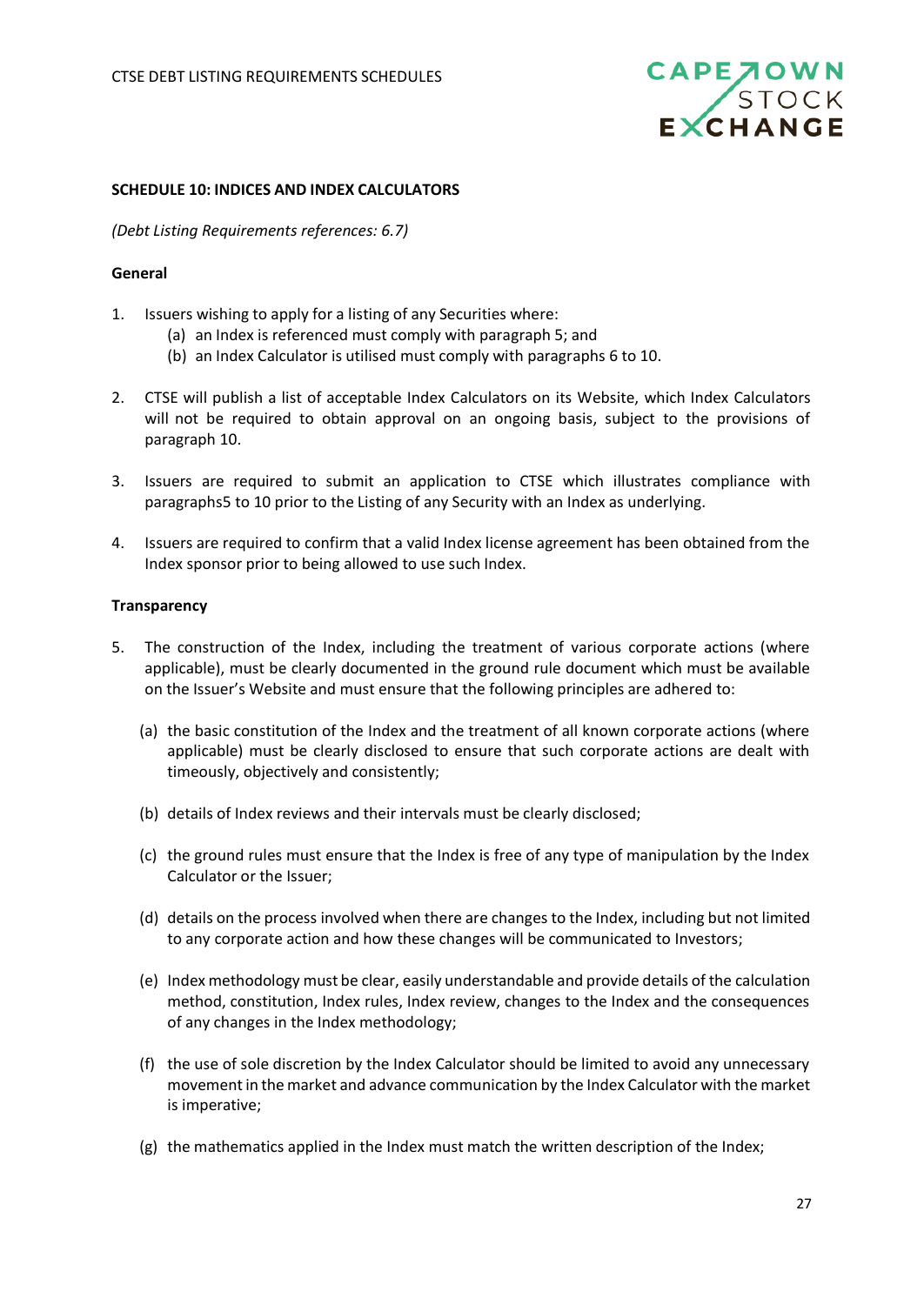- (h) the Index must be to enable Investors to achieve the same returns as the Index in the open market replicable as far as practically possible;
- (i) any changes to the Index or corrections to the Index data in the event of erroneous distribution of data must be published on the Issuer's Website and announced on the CTSE News Services Immediately enable Index users to be able to replicate the Index as far as practically possible;
- (j) a clear policy must exist in terms of how corrections will be published and dealt with;
- (k) all Securities in the Index must have a reliable and discoverable price that is published;
- (l) material changes to the Index methodology must be communicated to CTSE and announced Immediately on the CTSE News Service;
- (m) a brief explanation, sufficient for an Investor to understand how an Index was developed, including, at a minimum: the size and liquidity of the market being assessed (i.e. the number and volume of transactions submitted), the range and average volume, the range and average of price, and the indicative percentages of each type of market data that have been considered in a benchmark determination. Terms referring to the pricing methodology must be included (i.e. transaction-based, spread-based or interpolated / extrapolated); and
- (n) if any expert judgement was used in establishing an Index, a brief explanation of the extent to which and the basis upon which such expert judgment was used.

#### **Experience and continuity**

- 6. The Index Calculator must have adequate experience in calculating Indices. CTSE will consider the following principles in satisfying itself whether an Index Calculator has the required experience:
	- (a) the Index Calculator is expected to have sufficient, competent staff with considerable, relevant experience which includes the calculation of in-house benchmarks, custom Indices or having worked with or been employed by an acceptable Index Calculator for a considerable period; and
	- (b) the Index Calculator must prove that it has enough knowledge, experience and a track record in dealing with the impact of corporate actions on Indices.
- 7. Arrangements must be in place to ensure that a sufficient number of experienced staff are available to properly discharge the Index Calculator's responsibilities at all times. If the Index Calculator does not have the necessary staff to fulfil this obligation, it must have alternative arrangements in place to ensure continuity at all times. CTSE will consider the following guidelinesin determining whether the alternative arrangements are acceptable:
	- (a) the Index Calculator must have an agreement in place with another Index provider that will take over its responsibilities in the event of the Index Calculator not being able to discharge its responsibilities for whatever reason; and

**CAPE TOWN**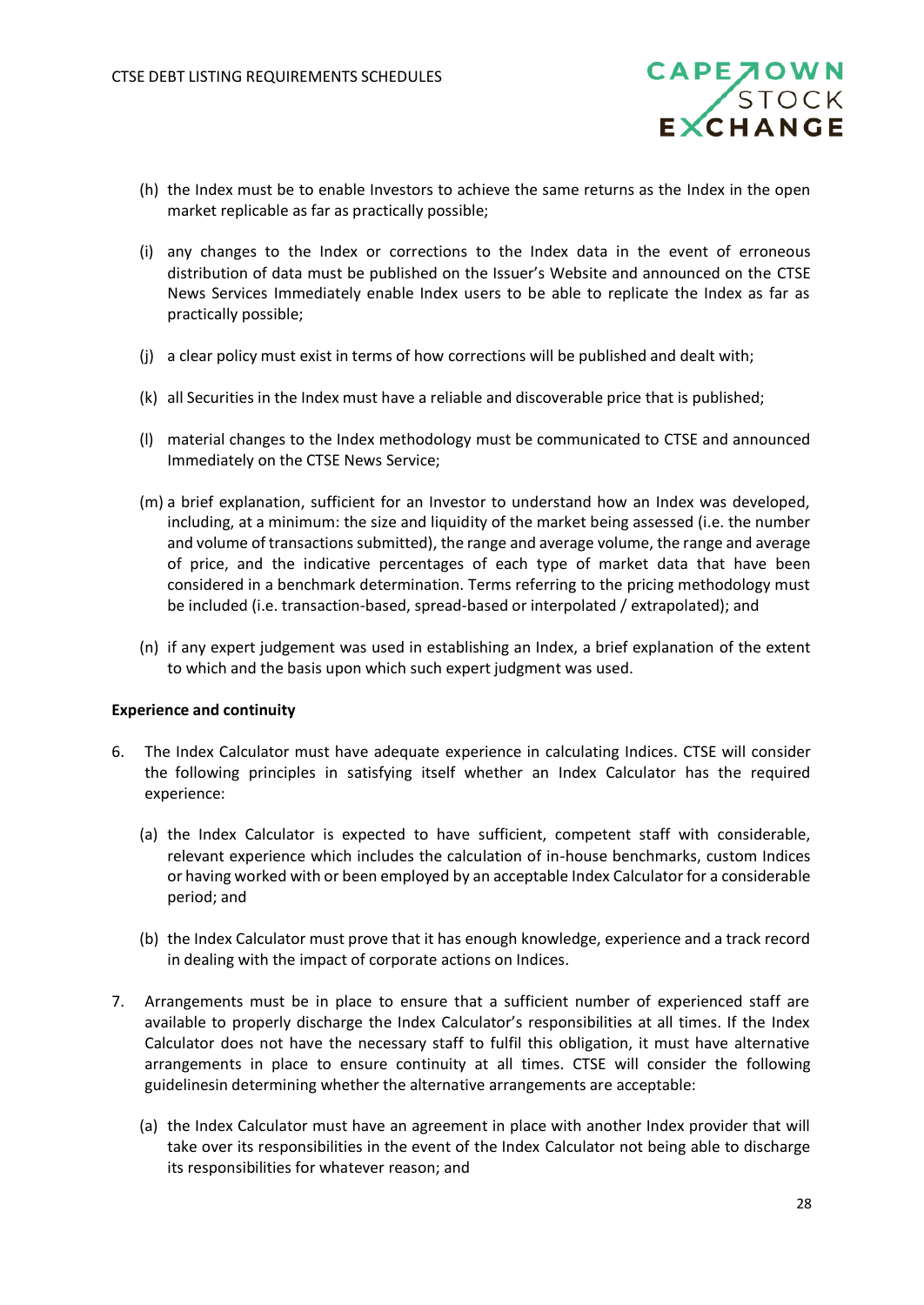

(b) the Issuer must make arrangements, subject to the approval by CTSE, to ensure the proper discharge of the other Index Calculator's responsibilities at all times.

## **Independence**

- 8. An Index Calculator must not act as an Index Calculator to any organisation or fund of which it is not independent except with the specific approval of CTSE and the Index Calculator must be able to demonstrate to CTSE that it can act in a neutral and objective manner without any undue influence from the Issuer or its associates. CTSE will consider the following principles in determining whether to allow an Index Calculator to act for an organisation or fund from which it is not deemed to be independent:
	- (a) the department that is responsible for calculating the Index must operate separately from the Issuer of the Security;
	- (b) the department responsible for calculating the Index must not have any reporting lines into the department responsible for issuing the Security;
	- (c) the compliance officer of the organisation must confirm in writing that the two areas are sufficiently independent and separated to ensure that the one department is not influenced in any manner by the other;
	- (d) a policy must be in place stipulating how matters will be dealt with that are not covered in the ground rules and this policy must ensure that decisions are taken without any consideration to the Issuer of the Security and at all times in the best interest of Investors; and
	- (e) disclosure about the relationship must be disclosed in the Listing documentation together with details on the Index Calculator's ability to act independently.

## **Technology**

- 9. The Index Calculator must demonstrate to CTSE that it has a robust Index calculation system in place. CTSE will consider the following principles in determining whether the system is acceptable:
	- (a) a process must be in place to prevent manipulation of the Index system. Confirmation of this must be provided to CTSE and the Issuer of the Security must confirm that it is satisfied with this;
	- (b) the system must have regularly tested back-ups; and
	- (c) the technology being used must ensure continuity with proper automation and data feeds in the event of a system failure.

#### **Continuing Obligations**

10. The Index Calculator is approved based on the information presented to CTSE with the initial application and in the event of material changes, CTSE may reassess the initial application. In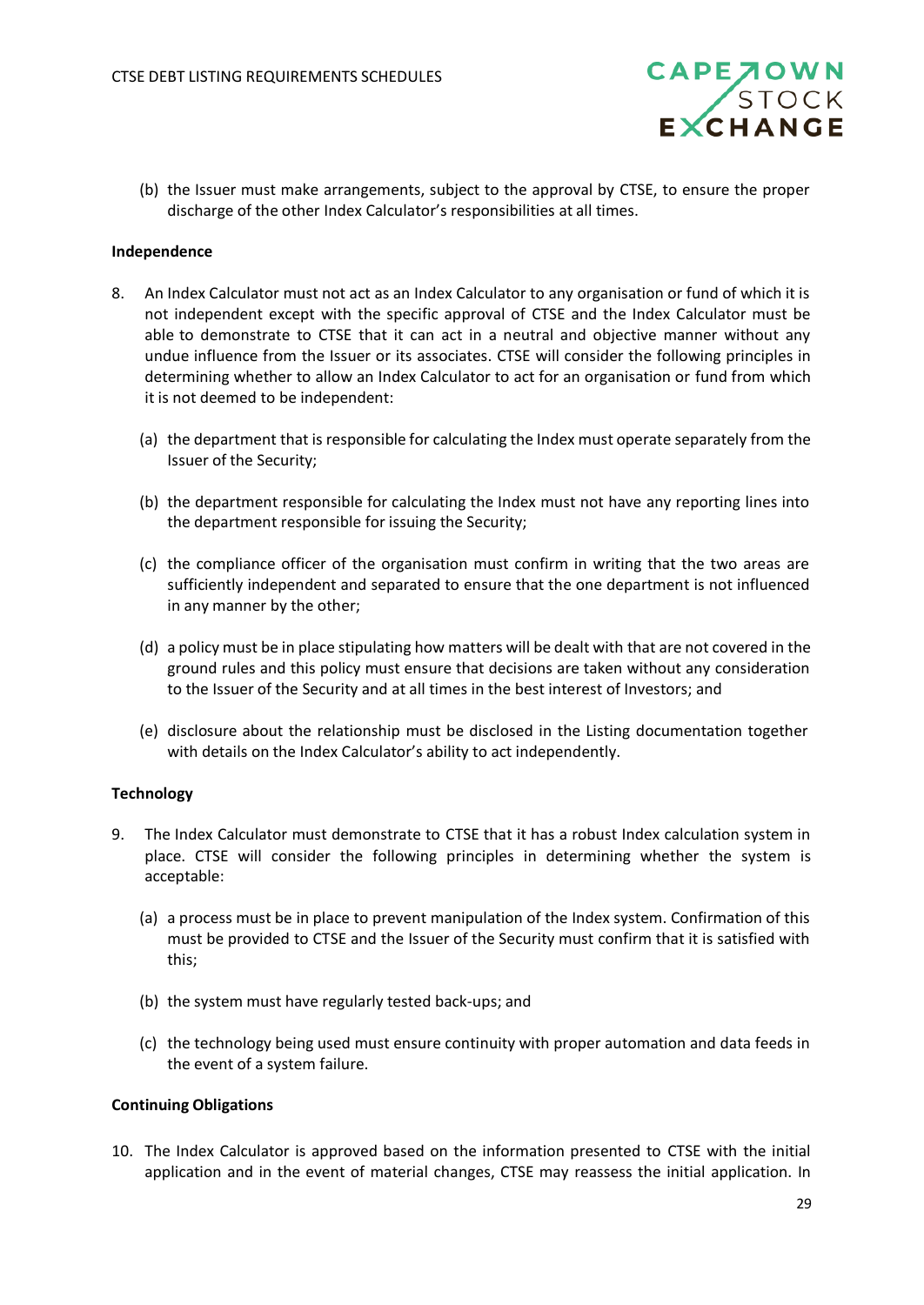

order to maintain standards on a continuing basis, the Issuer must notify CTSE Immediately of any significant changes including:

- (a) any changes to the Index Calculator's staff or other external service provider responsible for calculating the Index;
- (b) any changes to its technology; and
- (c) any changesto the relationship between the Index Calculator and the Issuer and its associates.

## **Other**

11. CTSE may allow the listing of securities which track or reference the performance of a specified security, Index, or other assets, which include, but are not limited to, Indices, commodities, currencies or any other asset acceptable CTSE. Issuers must ensure that CTSE is consulted well in advance regarding the acceptability of a particular security prior to the proposed issue date.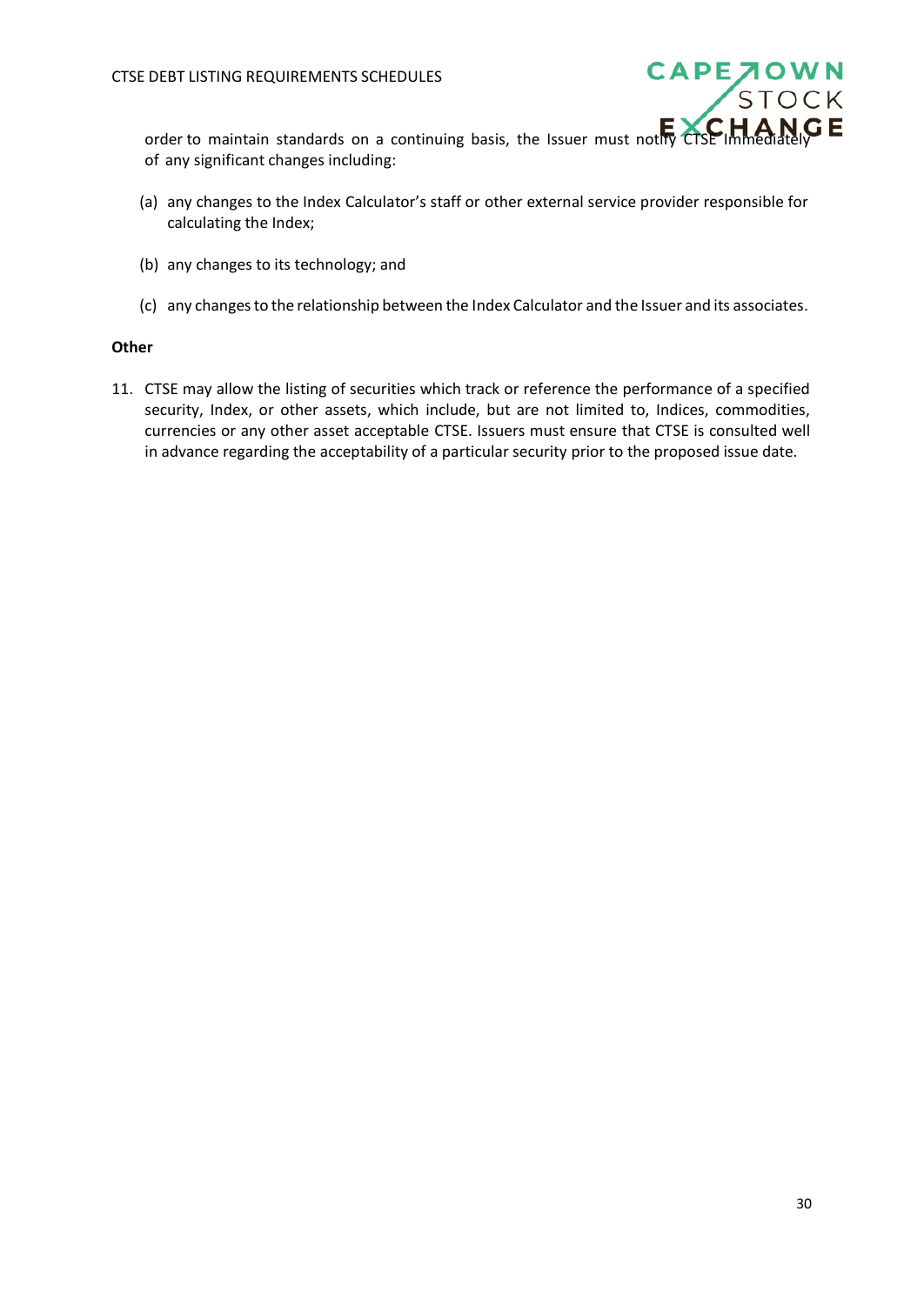

#### <span id="page-30-0"></span>**SCHEDULE 11: PROJECT BONDS DISCLOSURE REQUIREMENTS**

*(Debt Listing Requirements references: 12.5.4(d); 12.6.1)*

The following additional information in respect Project Bonds must be disclosed to the extent applicable:

#### **Overview:**

- o Reporting period
- o Issuer
- o Project name / description
- o Project phase
- o Parties to the Project Bond:
	- Bond agent / noteholder representative
	- Paying agent
	- Bond security trustee
	- Legal advisor
	- Arrangers
- o Parties to the Project:
	- Project Sponsor
	- Service providers (including major sub-contractors and their guarantors)
	- Ownership
	- Party responsible for the off-take
	- BBBEE advisor
	- Technical advisor
	- Project facility agent
	- Lenders

#### **Funding:**

- o Type of debt
- o Original amount
- o Current amount outstanding
- o Currency
- o Maturity date
- o Margin / coupon
- o ISIN
- o Funding provider
- o Rating agency
- o Credit rating
- o Rating outlook
- o Date of rating report

(Note: the above disclosure is required for each type of funding applicable to the Project)

#### **Operational Performance:**

- o Financial ratios, including but not limited to:
	- Debt service cover ratio
	- Loan life cover ratio
	- Project life cover ratio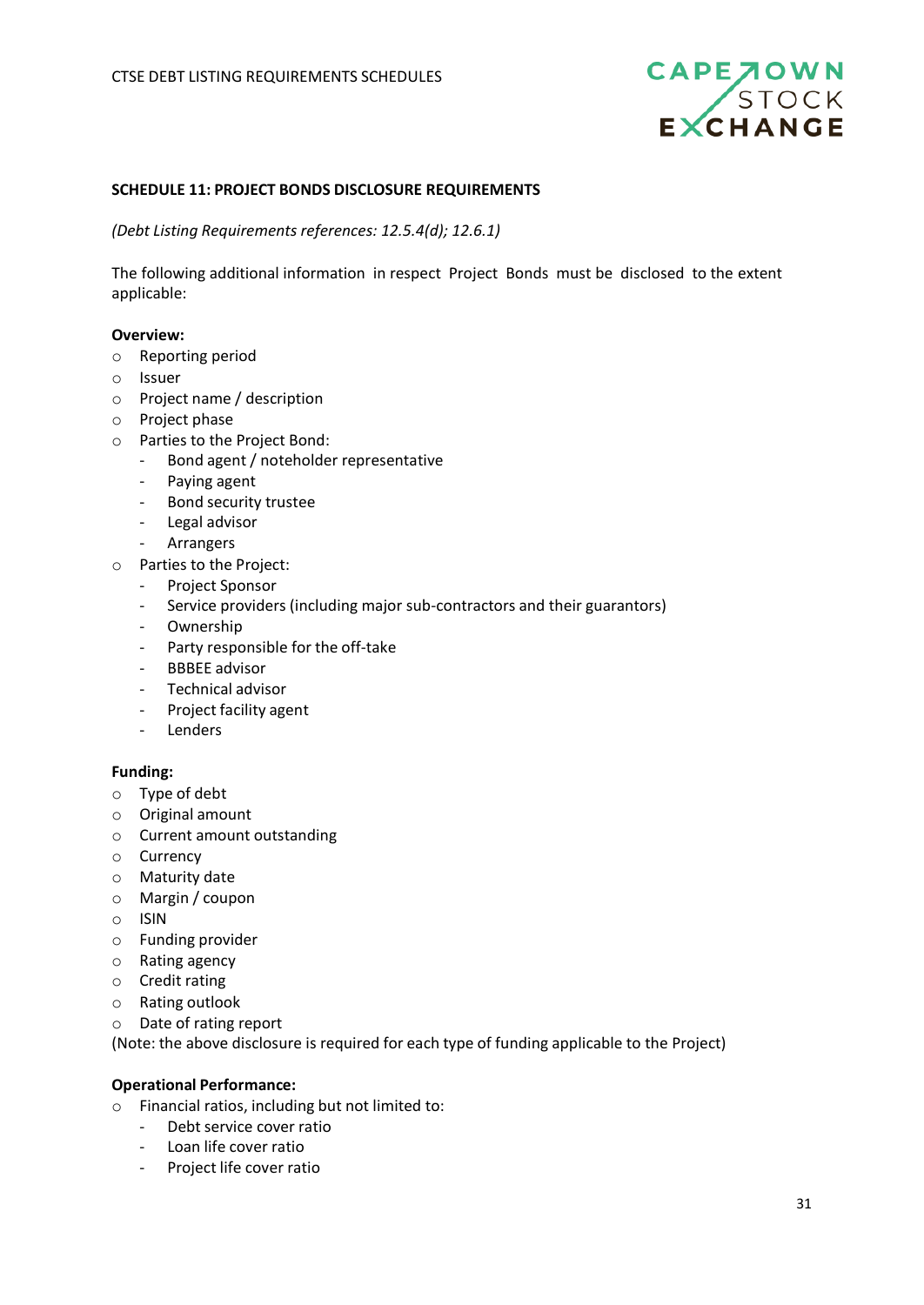

- Debt liquidity coverage ratio
- (Note: historical and current ratios to be provided, including trigger and default levels)
- o Portion of total debt drawn down
- o Availability / usage of plant
- o Any key developments
- o Any penalties and deductions
- o Material changes to the construction / maintenance / lifecycle budget
- o Material changes to service providers / sub-contractors
- o Material replacements in terms of swap providers or credit support
- o Any material claim against the issuer or insurance claims
- o Material variations effected
- o Concerns / issues raised by the technical advisor
- o Reference to where on the Website or in the Virtual Data Room the updated cash flow model can be viewed

# **Compliance:**

- o Disclosure of:
	- An event of default or potential event of default
	- A trigger event
	- A lock-up event
- o Confirmation that:
	- All repeated representations and warranties are correct
	- All covenants have been complied with
	- The Issuer is still solvent
	- The Issuer is not involved in any material litigation
	- The Issuer is not in any dispute with any regulator

## **Other:**

o Operating report from the technical advisor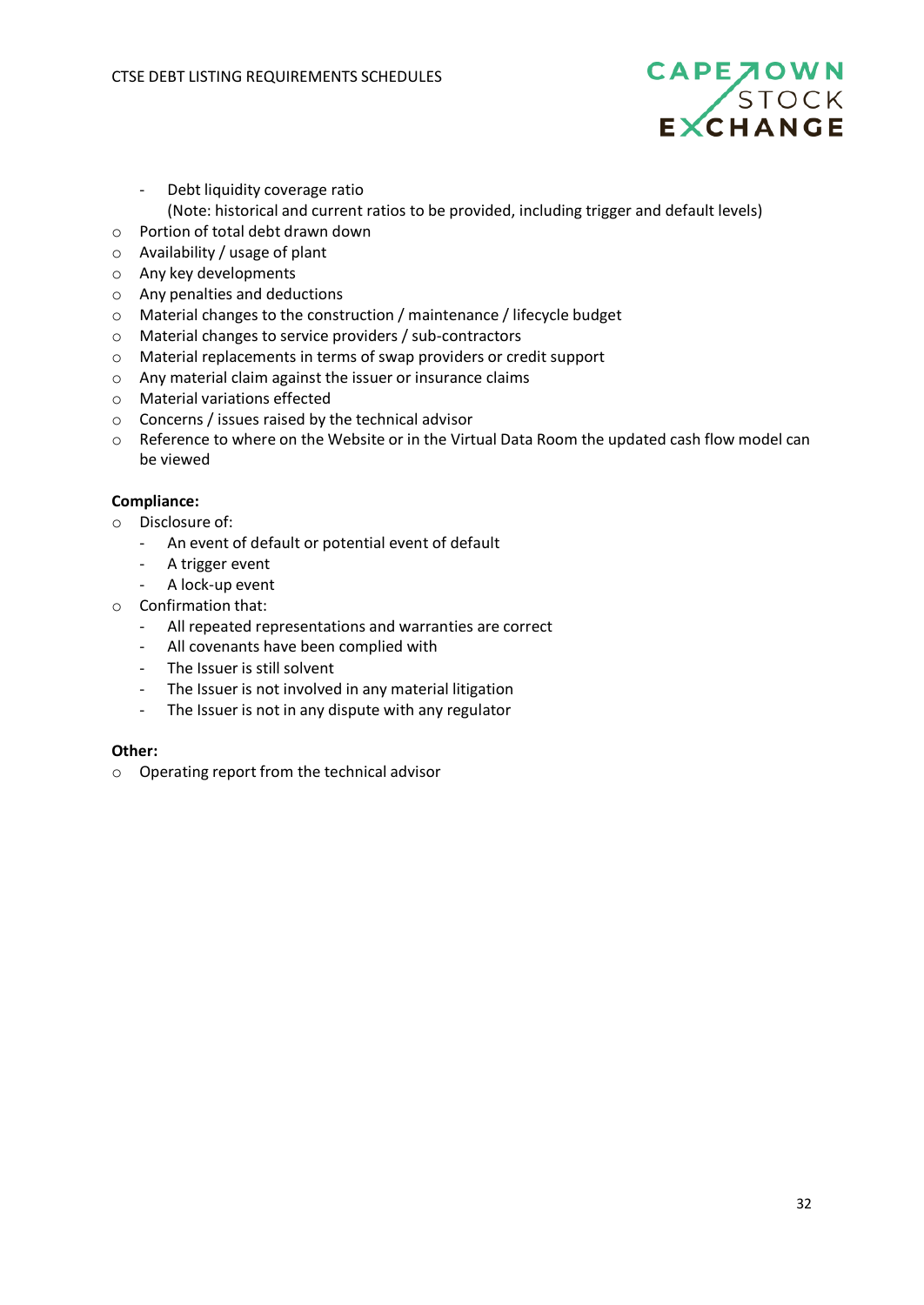

#### <span id="page-32-0"></span>**SCHEDULE 12: COMPLIANCE CERTIFICATE**

*(Debt Listing Requirements references: 3.35; 3.36; 13.4(b))*

#### *[TO BE TRANSPOSED ON TO THE APPLICANT ISSUER'S LETTERHEAD]*

To: Issuer Regulation Division Cape Town Stock Exchange Pty Ltd Hill on Empire, 4th Floor, Building A 16 Empire Road, Parktown 2193 South Africa

[INSERT DATE]

From:

| ("the Applicant Issuer") |  |
|--------------------------|--|

I,.........................................................................................................................................(insert name)

being duly authorised hereto, certify to CTSE that the Applicant Issuer has, during the financial yearended....................................... ("Reporting Period"), complied with all Debt Listing Requirements for continued listing on the CTSE imposed by the Requirements during the Reporting Period.

[I furthermore confirm that the Designated Person appointed by the Applicant Issuer is still in the employment of the Applicant Issuer in the capacity of a Designated Person.]

……………………………………………..…………………………………………………………………………………………………………….

Signature

Name:……………………………………………..…………………………………………………………………………………………………..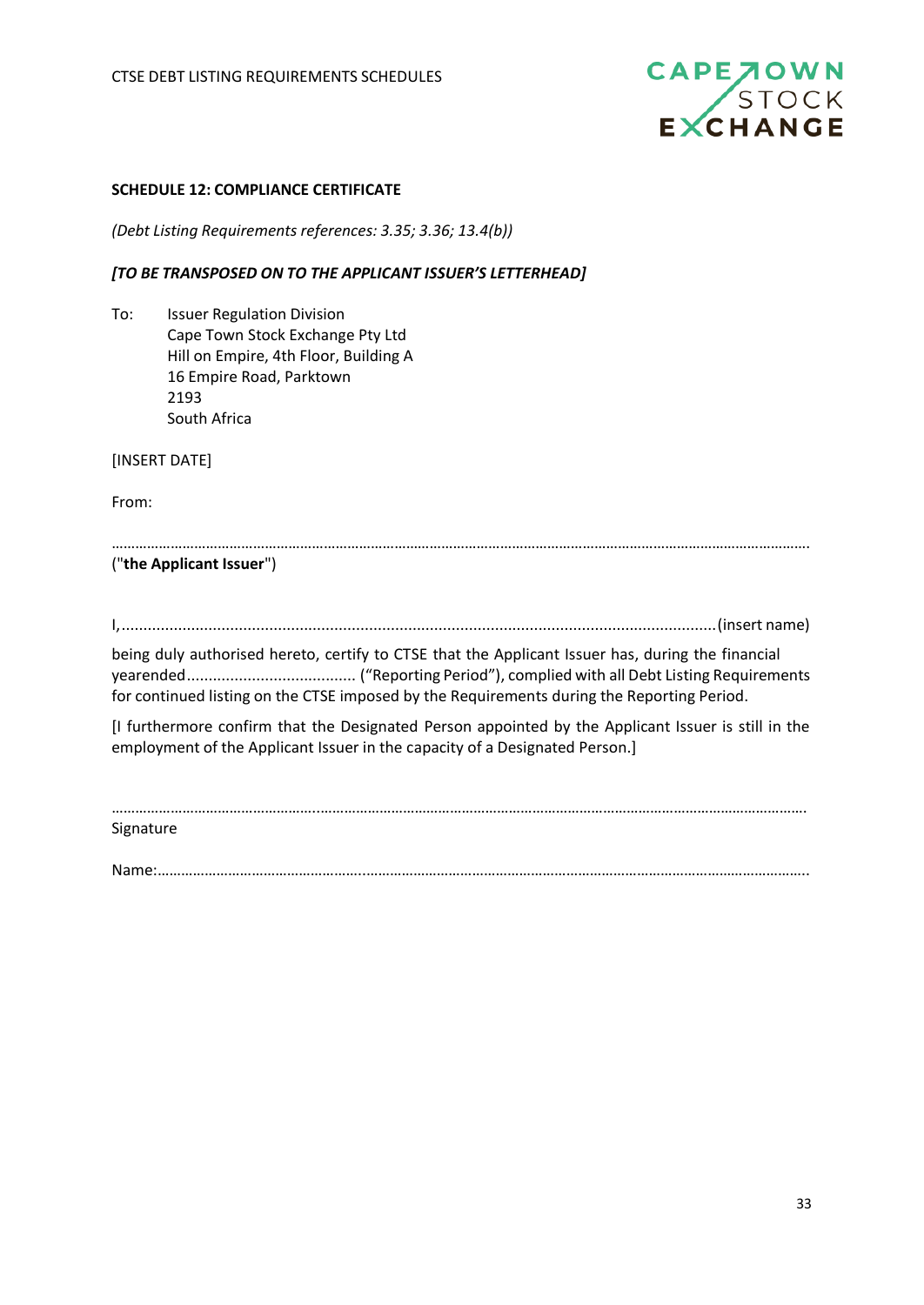

#### <span id="page-33-0"></span>**SCHEDULE 13: CORPORATE ACTIONS TIMETABLES**

#### *(Note: Draft timetable below is being finalised with Strate and is therefore subject to change)*

#### **1. INTRODUCTION**

This schedule is a supplement to the CTSE Debt Listing Requirements and sets out the salient requirements and prescribed timelines relating to Corporate Actions undertaken by a Debt Issuer.

Debt Issuers must consult with the Issuer Regulation Division at an early stage should there be any doubt regarding the interpretation and/or application of this schedule or require advice regarding a Corporate Action timeline not covered in this schedule.

#### **2. DEFINITIONS AND INTERPRETATION**

For purposes of this schedule, all terms defined in the Debt Listing Requirements will apply and, unless specifically stated to the contrary, the following terms shall have the following meanings:

| <b>Business Day</b>     | means a day that is not a Saturday, Sunday or official public holiday in<br>South Africa and on which CTSE is open for trading;                                                                                                                                                                                                                                                                                                                                                                                                                                                          |  |
|-------------------------|------------------------------------------------------------------------------------------------------------------------------------------------------------------------------------------------------------------------------------------------------------------------------------------------------------------------------------------------------------------------------------------------------------------------------------------------------------------------------------------------------------------------------------------------------------------------------------------|--|
| <b>Corporate Action</b> | means any action or event whereby Security Holders' rights and<br>entitlements, as a Security Holder of Mother Securities, are amended,<br>replaced and/or supplemented by new rights and entitlements, whether<br>by way of exercising voting or becoming entitled to Distributions in cash<br>and/or additional Securities, whether issued by the Issuer of the Mother<br>Security or another Issuer. Such Corporate Action may allow for the<br>Security Holder to elect or allow for a Default Election of how the<br>Corporate Action may affect him/her and or his/her Securities; |  |
| <b>Cum Date or CD</b>   | means the first Business Day on which a Security commences trading<br>inclusive of an entitlement pursuant to the Announcement of a<br>Corporate Action and/or event undertaken by an Issuer;                                                                                                                                                                                                                                                                                                                                                                                            |  |
| <b>Declaration Data</b> | means the minimum information relating to a Corporate Action to be<br>Announced by an Issuer on the Declaration Date, which information<br>must include the following:                                                                                                                                                                                                                                                                                                                                                                                                                   |  |
|                         | the Mother Security details such as its long name, CTSE code<br>andISIN;                                                                                                                                                                                                                                                                                                                                                                                                                                                                                                                 |  |
|                         | details of the Corporate Action<br>٠                                                                                                                                                                                                                                                                                                                                                                                                                                                                                                                                                     |  |
|                         | the event type;<br>٠                                                                                                                                                                                                                                                                                                                                                                                                                                                                                                                                                                     |  |
|                         | the Last Day to Trade;<br>٠                                                                                                                                                                                                                                                                                                                                                                                                                                                                                                                                                              |  |
|                         | the Election Date, if applicable;<br>٠                                                                                                                                                                                                                                                                                                                                                                                                                                                                                                                                                   |  |
|                         | the Record Date;<br>$\bullet$                                                                                                                                                                                                                                                                                                                                                                                                                                                                                                                                                            |  |
|                         | the Ex Date;                                                                                                                                                                                                                                                                                                                                                                                                                                                                                                                                                                             |  |
|                         | the Cum Date;                                                                                                                                                                                                                                                                                                                                                                                                                                                                                                                                                                            |  |
|                         | the Pay Date, giving payment details of any distribution per                                                                                                                                                                                                                                                                                                                                                                                                                                                                                                                             |  |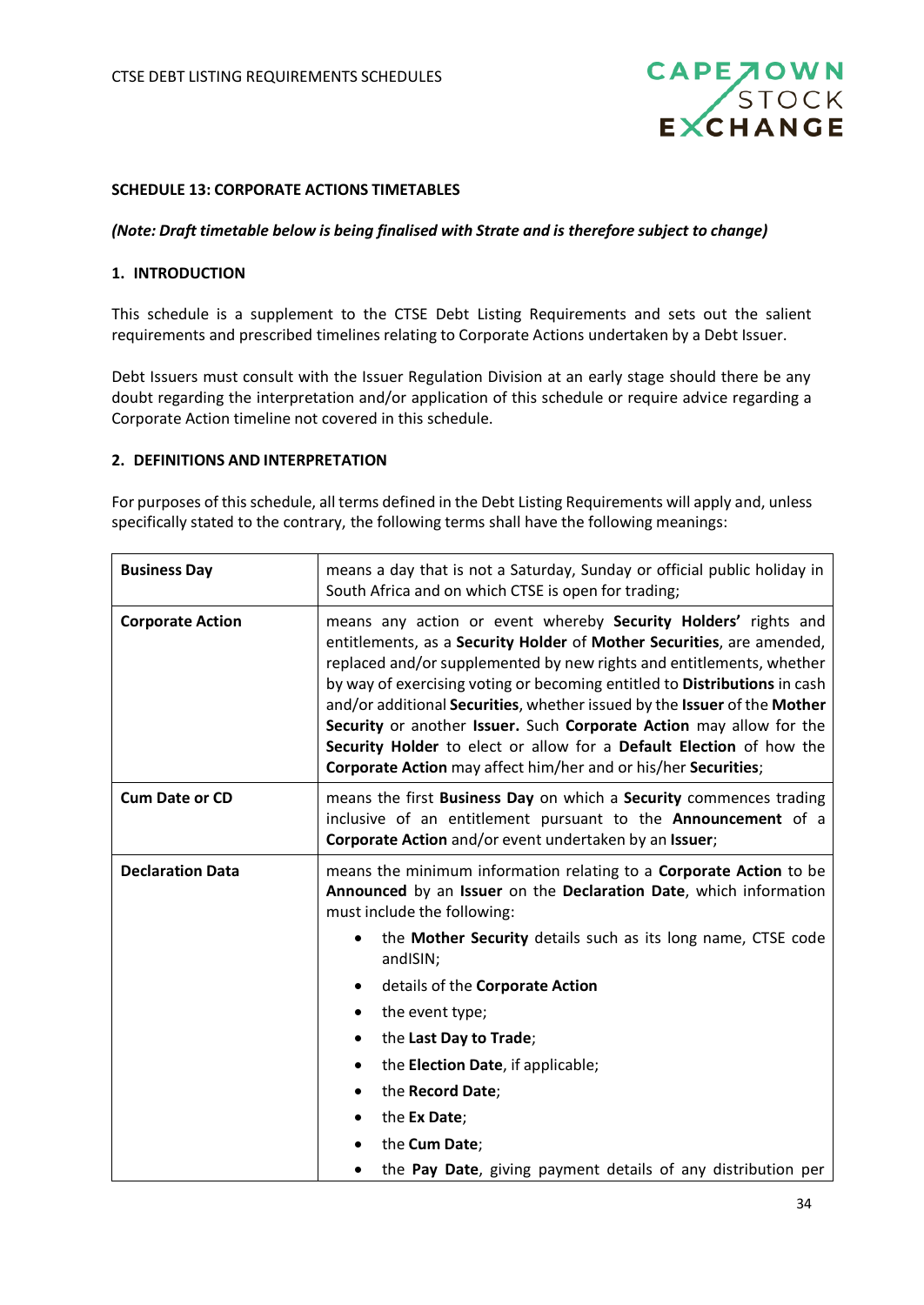

|                                | share including details of currency and tax, if relevant; and<br>the conditions precedent to which the Corporate Action is<br>$\bullet$<br>subject to, to the extent applicable;                                                                                                                                                                                                                                                                                                                                                                                                                                                                                                                                                                                                                                                          |  |
|--------------------------------|-------------------------------------------------------------------------------------------------------------------------------------------------------------------------------------------------------------------------------------------------------------------------------------------------------------------------------------------------------------------------------------------------------------------------------------------------------------------------------------------------------------------------------------------------------------------------------------------------------------------------------------------------------------------------------------------------------------------------------------------------------------------------------------------------------------------------------------------|--|
| <b>Declaration Date or DD</b>  | means the date on which the Corporate Action and the Declaration Data<br>are Announced by an Issuer;                                                                                                                                                                                                                                                                                                                                                                                                                                                                                                                                                                                                                                                                                                                                      |  |
| <b>Default Election</b>        | means, in relation to a Corporate Action which requires an election to<br>be made by a Security Holder, the position which will be applied in the<br>event that an election is not received by an Issuer from a Security Holder<br>by the Election Date;                                                                                                                                                                                                                                                                                                                                                                                                                                                                                                                                                                                  |  |
| <b>Election Date or ED</b>     | means in relation to a <b>Corporate Action</b> which requires an election to be<br>made by a Security Holder, the last date and time by when an Issuer<br>must receive such election by its Security Holder, failing which the<br>Default Election will apply;                                                                                                                                                                                                                                                                                                                                                                                                                                                                                                                                                                            |  |
| <b>Entitled Securities</b>     | means any additional Security that the Mother Security Holder becomes<br>entitled to as a result of the Corporate Action, irrespective of who the<br>Issuer of such additional Securities is;                                                                                                                                                                                                                                                                                                                                                                                                                                                                                                                                                                                                                                             |  |
| <b>Ex Date</b>                 | means the Business Day on which a Security commences trading<br>exclusive of an entitlement pursuant to the Announcement of a<br>Corporate Action and/or event undertaken by an Issuer;                                                                                                                                                                                                                                                                                                                                                                                                                                                                                                                                                                                                                                                   |  |
| <b>Finalisation Data or FD</b> | means the finalisation information to be <b>Announced</b> by an <b>Issuer</b> on the<br>Finalisation Date which must include the following:<br>the Mother Security details such as its long name, CTSE code<br>andISIN;<br>the Entitled Security name;<br>$\bullet$<br>the Entitled Security code;<br>٠<br>the Entitled Security ISIN;<br>the event type;<br>the Last Day to Trade;<br>the Election Date;<br>the Record Date;<br>the Ex Date;<br>the price and payment details of any distribution per share<br>including details of currency and tax, if relevant;<br>the Ratio;<br>٠<br>the Default Election;<br>the First Day to Trade; and<br>a confirmatory statement that all conditions precedent have<br>$\bullet$<br>been fulfilled and/or waived (to the extent that such conditions<br>precedent are capable of being waived); |  |
| <b>Finalisation Date or FD</b> | means the date on which a Corporate Action becomes unconditional in                                                                                                                                                                                                                                                                                                                                                                                                                                                                                                                                                                                                                                                                                                                                                                       |  |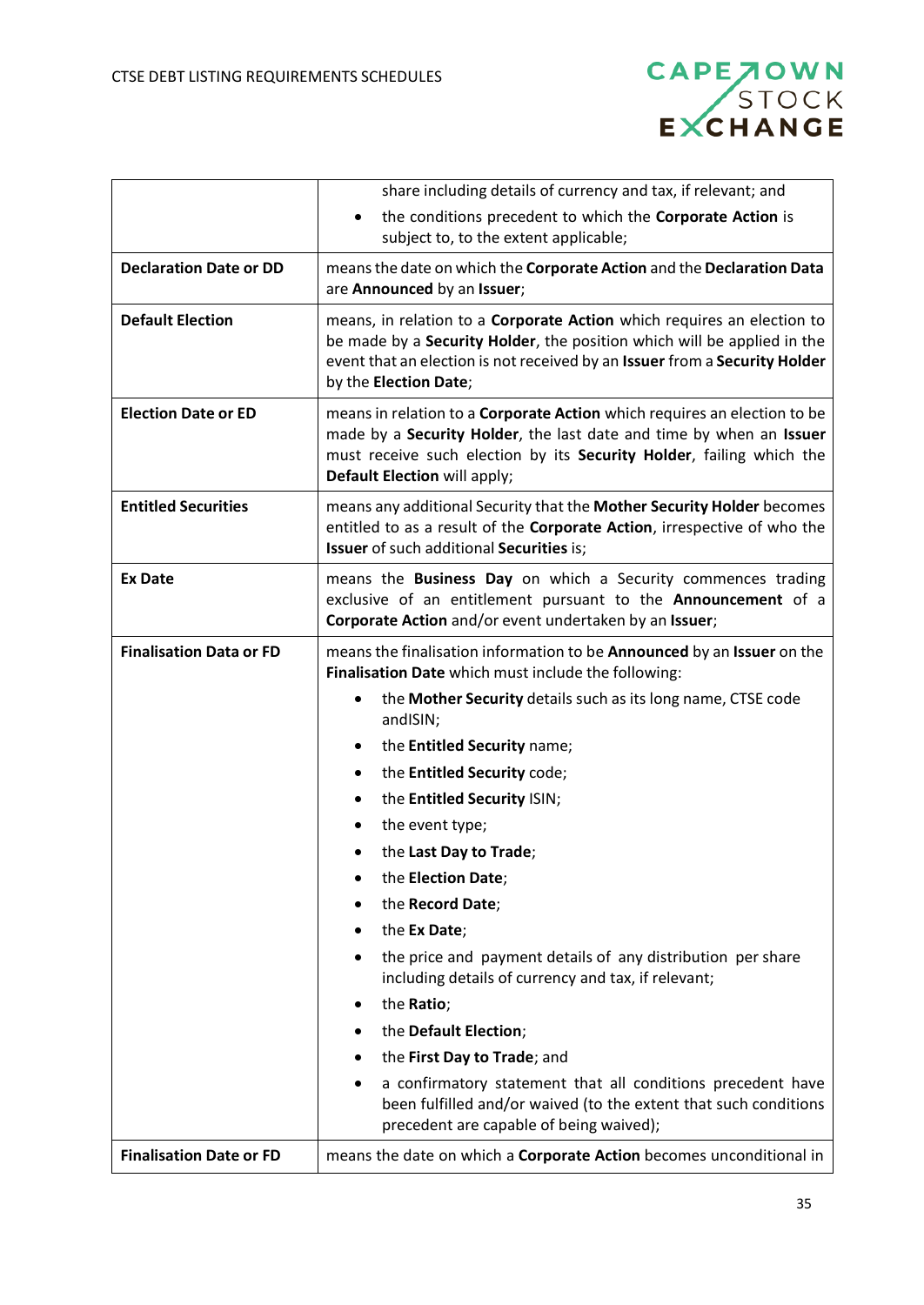

|                            | accordance with its terms;                                                                                                                                                                                                                                                                                                                                  |
|----------------------------|-------------------------------------------------------------------------------------------------------------------------------------------------------------------------------------------------------------------------------------------------------------------------------------------------------------------------------------------------------------|
| <b>First Date To Trade</b> | means the first Business Day on which newly issued Securities may be<br>traded by a Security Holder;                                                                                                                                                                                                                                                        |
| Last Day to Trade or LDT   | means the last Business Day on which a Security Holder may trade in a<br>Security in order for such trade to settle at end of day on the Record<br>Date resulting in such Security Holder becoming eligible to qualify for<br>the entitlements pursuant to such Security;                                                                                   |
| <b>Last Voting Day</b>     | means the last Business Day on which a Security Holder can vote<br>regarding written resolutions tabled in terms of section 60 of the<br>Companies Act;                                                                                                                                                                                                     |
| <b>List Date</b>           | means the Business Day on which Entitled Securities are Listed, which<br>Listing shall be effective from the opening of market on the List Date;                                                                                                                                                                                                            |
| <b>Meeting Date or MD</b>  | means the date on which a meeting of an Issuer's Security Holders is<br>held;                                                                                                                                                                                                                                                                               |
| <b>Mother Security</b>     | means Securities that are Listed on CTSE and to which a Corporate Action<br>relates;                                                                                                                                                                                                                                                                        |
| <b>Notice Record Date</b>  | means the date used to determine which Security Holder will be entitled<br>to receive notice of a general or special general meeting of an Issuer;                                                                                                                                                                                                          |
| <b>Pay Date</b>            | means the date on which a Security Holder's Registry account is credited<br>with cash or securities relating to a Corporate Action;                                                                                                                                                                                                                         |
| <b>Posting Date</b>        | means the day on which a circular incorporating a notice of general<br>meeting, a notice of annual general meeting or a notice of written<br>resolutions is posted to Security Holders;                                                                                                                                                                     |
| Ratio                      | means the basis of a Security entitlement expressed as a Ratio;                                                                                                                                                                                                                                                                                             |
| <b>Record Date or RD</b>   | means the Business Day on which the holdings, upon which the event<br>entitlement is based are ascertained (currently end of day settlement or<br>$T + 0$ ). Record Date is the same day as LDT. The Record Date must be on<br>a Friday, unless the Friday is a public holiday in which case the Record<br>Date will be the last Business Day of that week; |
| <b>Securities</b>          | has the meaning ascribed to it in the Financial Markets Act, 19 of 2012;                                                                                                                                                                                                                                                                                    |
| <b>Settlement Date</b>     | means the Business Day on which the settlement of a Security takes<br>place pursuant to trading in that Security;                                                                                                                                                                                                                                           |
| <b>Settlement Period</b>   | means the period between the day on which the trade takes place and<br>the Settlement Date, currently end of day settlement; and                                                                                                                                                                                                                            |
| <b>Voting Record Date</b>  | means the Business Day used to determine which Security Holder will<br>be entitled to attend and vote at an Issuer's general or special general<br>meeting.                                                                                                                                                                                                 |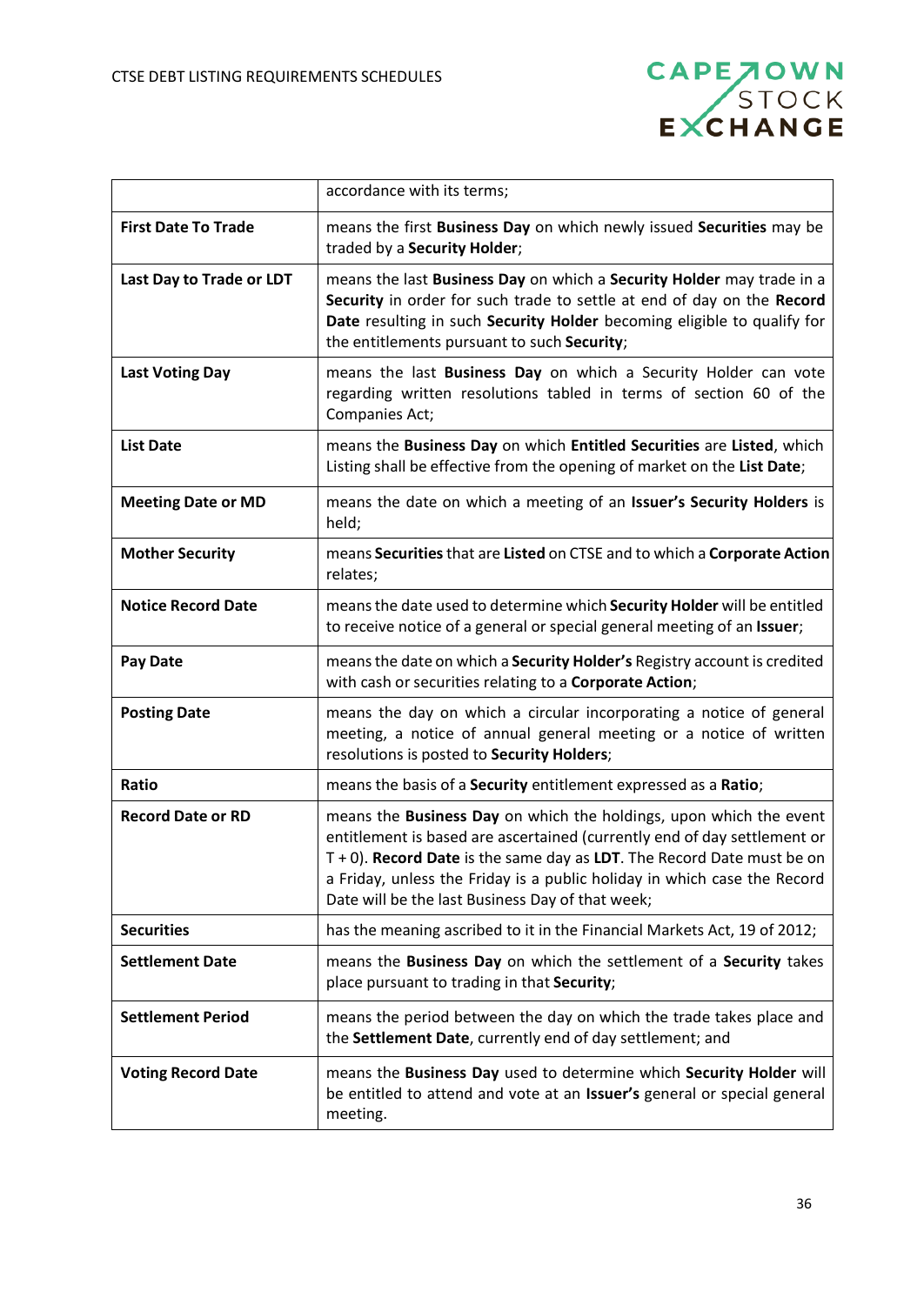

#### **3. SALIENT REQUIREMENTS AND / OR PRINCIPLES RELATING TO CORPORATE ACTION TIMETABLES**

Set out below are the salient requirements and / or principles applicable to all **Corporate Actions** undertaken by an **Issuer**:

- 3.1. **Corporate Action** timetables should be prepared and **Announced** on a **Business Day** and all action dates of a **Corporate Action** and/or event must fall on a **Business Day**;
- 3.2. **Issuers** must **Announce**
	- 3.2.1. the **Declaration Data** on the **Declaration Date**. Unless permitted otherwise by CTSE, the **Declaration Date** must be a date which is on or before the date on which the circular and/or notice relating to the specific **Corporate Action** is distributed to the **Issuer's Security Holders**;
	- 3.2.2. the **Finalisation Data** on the **Finalisation Date.** A **Corporate Action** may no longer remain conditional in any respect after the **Finalisation Date**. The **Finalisation Data** should therefore include confirmation by the **Issuer** that all outstanding conditions precedent have been fulfilled and/or waived (to the extent that those conditions precedent are capable for being waived). Should a **Corporate Action** not be subject to any conditions precedent, an **Issuer** may include the **Declaration Data** and **Finalisation Data** in one **Announcement**, which **Announcement** must be published on the **Declaration Date**;
- 3.3. Unless permitted otherwise by CTSE, a **Corporate Action** will have to be re-Announced by an **Issuer** should any amendments be made to the salient terms/mechanics of a **Corporate Action** by an **Issuer** between the **Declaration Date** and the **Finalisation Date**;
- 3.4. **Corporate Actions** resulting in the suspension and/or removal of a **Security** from the **Official List** must always take effect from the commencement of business on a specific **Business Day**;
- 3.5. **Ratios or Rates** of entitlement or cash payments resulting from a **Corporate Action** must be reflected to a maximum of 5 (five) decimal places. With regards to cash payments, same must be **Announced** in a denomination of South African cents;
- 3.6. to the extent that any fractional entitlements (in relation to **Securities**) arise as a result of a **Corporate Action**, all allocations of **Securities** will be rounded down to the nearest whole number resulting in allocations of whole securities and a cash payment for the remaining fraction. The cash value must be determined by using the weighted average traded price for RD - 2 less 10%. An Issuer must publish an announcement by 11h00 on RD - 1 notifying the market of cash value.
- 3.7. **Corporate Actions** requiring an election to be made by **Security Holders** must include the deadline by when such elections are to be received by an **Issuer** from its **Security Holders**. To the extent that elections are not received by the **Issuer by the Election Date**, the **Default Election** will apply. In addition, **Issuers** will also be required to **Announce** that a **Default Election** would apply to the extent that elections are not received by an Election Date and what the **Default Election** would be (e.g. either being cash or **Securities**);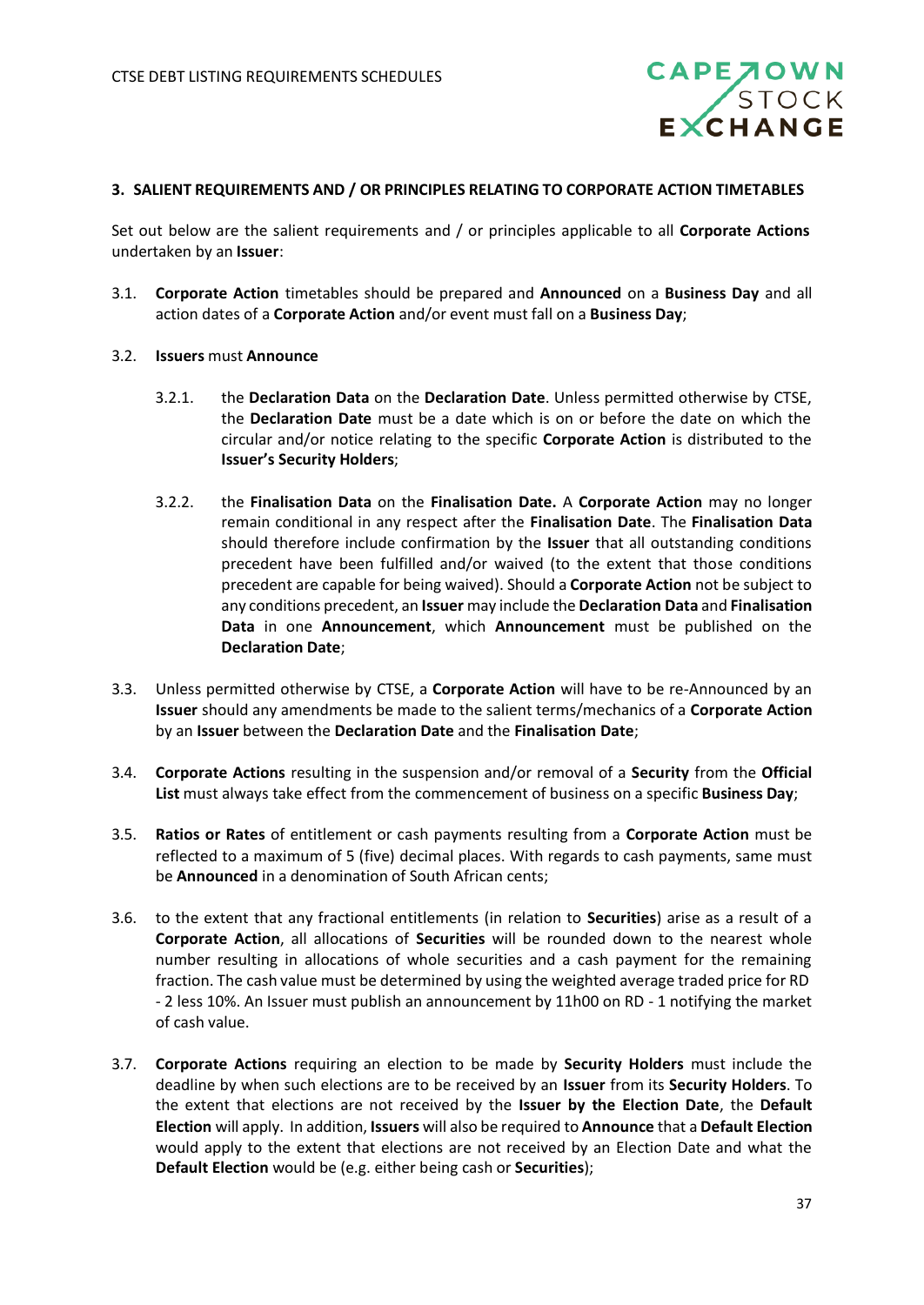

- 3.8. **Security Holders** may vote in the following way regarding **Corporate Actions** requiring **Security Holder** approval:
	- online using the CTSE Registry Portal; or
	- by proxy by completing and returning the form of proxy attached to the notice of meeting in accordance with the instructions contained therein; or
	- by attending the relevant meeting in person.

**Corporate Actions** requiring **Security Holder** approval and conducted by way of a round robin resolution process must be dealt with in accordance with the provisions of the **Companies Act.**

- 3.9. Where a **Corporate Action** is subject to any restrictions (specifically in relation to foreign **Security Holders** and jurisdictions), the restrictions to which the **Corporate Action** is subject to must be set out in the **Declaration Announcement**.
- 3.10. The Corporate Action Timetables set out minimum timelines and longer timelines may be allowed subject to prior consultation with and approval by the Head of the Issuer Regulation, Legal and Compliance Division and any other relevant stakeholders.

## **4. CORPORATE ACTION TIMELINES**

#### **4.1. Redemption of debt securities**

| Day                             | Event                                                                           |
|---------------------------------|---------------------------------------------------------------------------------|
| $D - [13]$<br>Declaration date  | Publication of declaration data                                                 |
| $D - [8]$<br>Finalisation date  | Publication of finalisation data                                                |
| $D - [3]$<br>Last day to trade  | Last day to trade                                                               |
| $D - [2]$<br>List date          | Debt securities to be redeemed are suspended on CTSE                            |
| "Friday" $D + 0$<br>Record date | Date to be recorded in the register to receive the redemption<br>payment        |
| $D + 1$<br>Pay date             | Cheques posted or electronic transfers effected / CSDPs and<br>brokers credited |
| $D + 2$                         | Listing of debt securities redeemed / removed                                   |

#### **4.2. Cash dividends and interest payments**

| Day        | Event                           |
|------------|---------------------------------|
| $D - [13]$ | Publication of declaration data |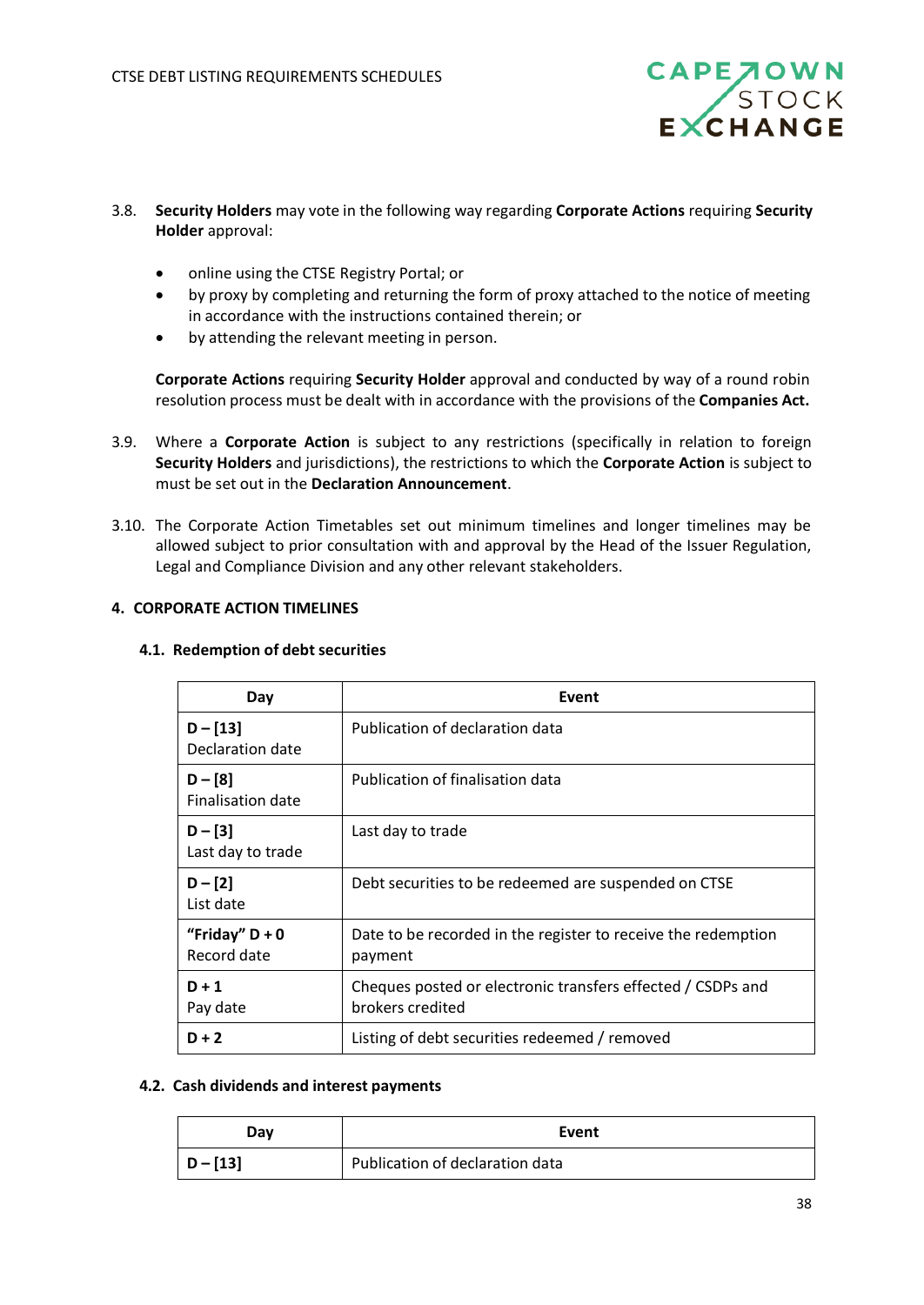| <b>CAPE 70WN</b> |       |
|------------------|-------|
|                  | STOCK |
| EXCHANGE         |       |

| Declaration date                      |                                                                                    |
|---------------------------------------|------------------------------------------------------------------------------------|
| $D - [8]$<br><b>Finalisation date</b> | Publication of finalisation information                                            |
| $D - [3]$<br>Last day to trade        | Last day to trade                                                                  |
| $D - [2]$<br>List date                | Debt securities start trading ex-dividend / interest                               |
| "Friday" $D + 0$<br>Record date       | Record date to determine which Security Holder receives the<br>dividend / interest |
| $D + 1$<br>Pay date                   | Electronic transfer of funds or cheques posted / CSDPs and<br>brokers credited     |

# **4.3. Other corporate actions**

| <b>Corporate action</b>                                                 | Announcement                                                                                          |
|-------------------------------------------------------------------------|-------------------------------------------------------------------------------------------------------|
| Permanent reduction at the election of<br>the issuer                    | [2] Business Days prior to such permanent<br>reduction                                                |
| Extension of final redemption date (no<br>noteholder approval required) | [10] Business Days before the redemption<br>date                                                      |
| Extension of final redemption date<br>(noteholder approval obtained)    | [3] Business Days before the record date in<br>relation to the original final redemption date         |
| Partial capital redemptions due to:                                     |                                                                                                       |
| Market repurchase<br>$\bullet$                                          | Within [5] Business Days post the market<br>repurchase                                                |
| Conversion into equity at the<br>election of the investor               | Within [5] Business Days post the conversion<br>into equity at the election of the Security<br>Holder |
| Amortisation of the debt security                                       | [2] Business Days prior to the partial capital<br>redemption date                                     |
| Early redemptions                                                       | [10] Business Days before the early / optional<br>redemption date                                     |
| Automatic redemptions                                                   | [1] Business Days after the date on which the<br>trigger event occurred                               |
| Conversion into equity                                                  | [5] Business Days before the conversion date                                                          |
| Conversion into new debt                                                | [1] Business Days before the issue date of the<br>new debt security                                   |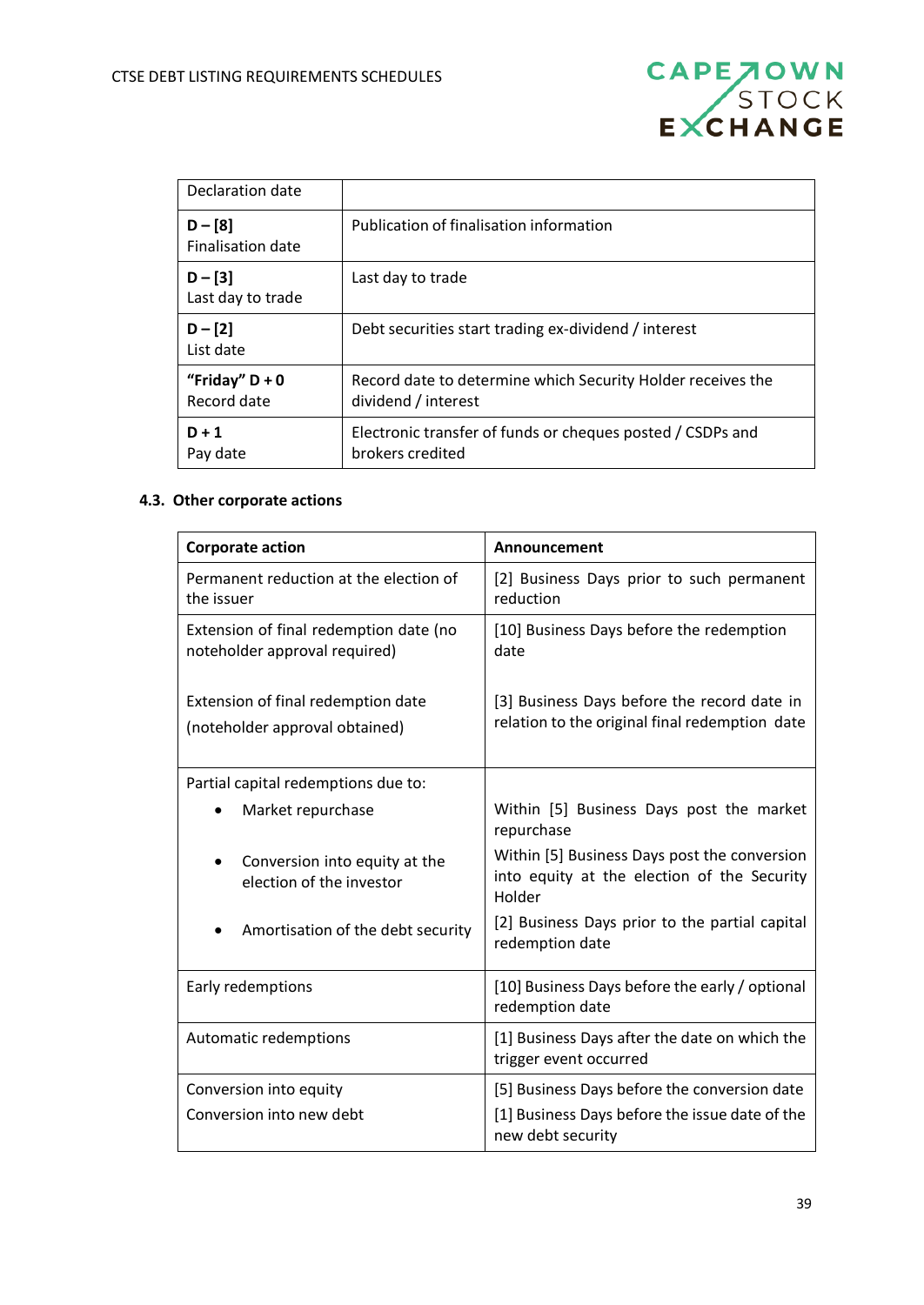

| Redemptions not at nominal amount                                                   | [2] Business Days before the pay date                                            |  |
|-------------------------------------------------------------------------------------|----------------------------------------------------------------------------------|--|
| Interest rate earned on:                                                            |                                                                                  |  |
| Inflation linked debt securities                                                    | [3]<br>Days<br>before the<br><b>Business</b><br>interest<br>payment date         |  |
| Variable interest rate debt securities                                              | [3]<br><b>Business</b><br>before the<br>interest<br>Days<br>payment date         |  |
| Listing of a new or tap issue of debt<br>securities                                 | [1] Business Days before the issue date                                          |  |
| Cash disbursement to holders of debt<br>securities that are classified as dividends | [3] Business Days before the date on which<br>the cash disbursement will be paid |  |
| Credit events:                                                                      |                                                                                  |  |
| If the note will not be redeemed<br>$\bullet$                                       | [3] Business Days before to the date of the<br>write-down of the nominal amount  |  |
| If the note will be redeemed                                                        | [3] Business Days before to the pay date                                         |  |